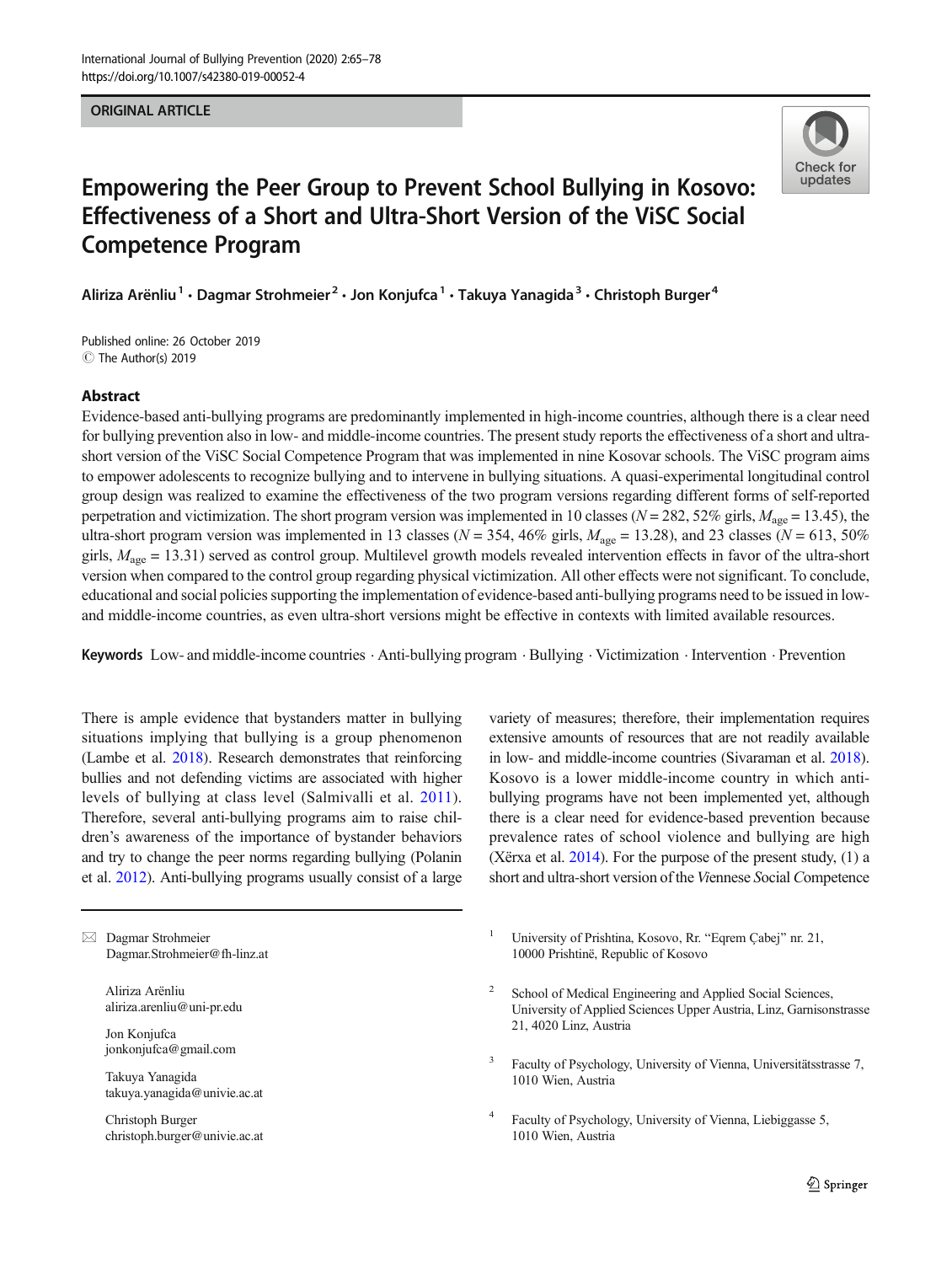(ViSC) Program was developed, and (2) the effectiveness of these two program versions regarding the reduction of five different forms of perpetration and victimization was compared within a longitudinal randomized control study.

## Why Bystander Behavior Matters in Bullying **Situations**

Peers are usually present when bullying happens (Hawkins et al. [2001\)](#page-12-0) and they take different participant roles during the bullying process (Salmivalli et al. [1996](#page-12-0)). A bullying episode consists of youth who are actively involved in intentionally harming a peer who cannot easily defend him- or herself, youth who try to defend their bullied peer, and youth who do not recognize the incident or who ignore it (Pöyhönen et al. [2012](#page-12-0)). Research shows that prosocial bystanders might take several actions to stop bullying ranging from active interventions during the bullying episode, taking the side of the bullied peer, or reporting the incident to teachers or other adults (Espelage et al. [2011](#page-11-0); Pozzoli and Gini [2010;](#page-12-0) Salmivalli [2010\)](#page-12-0).

In line with the socio-ecological theory of human development (Bronfenbrenner [1979\)](#page-11-0), research demonstrates that individual and class characteristics are associated with different types of bystander behaviors during bullying episodes (Pozzoli et al. [2012](#page-12-0); Salmivalli et al. [2011](#page-12-0); Kollerová et al. [2018\)](#page-12-0). Systematic reviews revealed that on the individual level, being a girl, having high empathy, low moral disengagement, high social self-efficacy and high peer popularity are associated with defending a bullied peer (Lambe et al. [2018](#page-12-0); van Noorden et al. [2014](#page-13-0)). On the class level, class pro-victim attitudes (Pozzoli et al. [2012](#page-12-0)), peer injunctive norms (Kollerová et al. [2018](#page-12-0)), and perceived supportive relationships with teachers (Lambe et al. [2018\)](#page-12-0) are associated with higher levels of defending. Being defended matters for youth who are bullied, because they are more likely to escape from an escalating circle of bullying (Hawkins et al. [2001;](#page-12-0) O'Connell et al. [1999\)](#page-12-0) and they are less likely to suffer from mental health problems compared to their non-defended peers (Juvonen et al. [2016;](#page-12-0) Sainio et al. [2010](#page-12-0)). Defending also matters on the class level, because in classes where defending is supported by descriptive and injunctive norms, bullying rates are lower (Pozzoli et al. [2012;](#page-12-0) Salmivalli et al. [2011;](#page-12-0) Thornberg and Wänström [2018](#page-12-0)).

### Empowering the Peer Group to Intervene in Bullying Situations

Encouraging defending and empowering the peer group to take an active stance against bullying has been found to be an effective component to reduce bullying across various bullying prevention programs (Polanin et al. [2012](#page-12-0)). Salmivalli

[\(2010\)](#page-12-0) pointed out that group processes like not reinforcing bullying behavior and not assigning high status to youth who bully others need to be tackled by anti-bullying programs to reduce bullying and victimization. Socio-ecological whole school anti-bullying programs acknowledge that bullying is a complex systemic problem; therefore, such programs usually aim to change several processes on the school, class, and individual level (Kärnä et al. [2011\)](#page-12-0). A meta-analysis comprising 44 studies showed that school-based anti-bullying programs are on average effective in decreasing bullying by 20– 23% and victimization by 17–20% (Ttofi and Farrington [2011\)](#page-12-0). The same meta-analysis also showed that programs that are more intensive were more effective, as were programs including parent meetings, disciplinary methods, and improved playground supervision. A discrete choice experiment examining 11 hypothetical anti-bullying program attributes demonstrated that the number of the implemented antibullying measures in a school moderates the decisions to intervene (Cunningham et al. [2019](#page-11-0)). Analyses revealed that 28.7% of the participating students in grades 5 to 8 would intervene if the school implemented intensive anti-bullying measures like daily program activities, a high number of playground supervisions, mandatory reporting, and suspensions for perpetrators. Interestingly, a smaller group of students (10.3%) thought that their decisions to intervene would be most motivated in schools with minimal interventions.

The ViSC program (Strohmeier et al. [2012](#page-12-0)) is a socioecological anti-bullying program suitable for adolescents aged 11 to 14 years that aims to empower the whole school to take actions against bullying. The original program consists of a large number of measures on the school, class and individual level (for details see Strohmeier et al. [2012\)](#page-12-0). On the class level, the program trains students to feel responsible when bullying is going on and to react in a way that is likely to improve the situation. Students are also trained to recognize their own emotions and the emotions of others and to cope with these emotions in a positive, non-aggressive way. Furthermore, students are trained how to best react when being bullied by others. Previous studies that were conducted in Austria demonstrate that the ViSC program is effective in reducing victimization (Yanagida et al. [2019\)](#page-13-0); however, a school-wide program implementation also requires an extensive amount of resources (Schultes et al. [2014\)](#page-12-0) that are not readily available in in lowand middle-income countries (Sivaraman et al. [2018](#page-12-0)). Therefore, it was necessary to shorten the ViSC program to be able to implement it in Kosovar schools.

# Bullying Prevalence in Lowand Middle-Income Countries

As Sivaraman et al. [\(2018\)](#page-12-0) point out, research on school bullying predominantly originates from high-income countries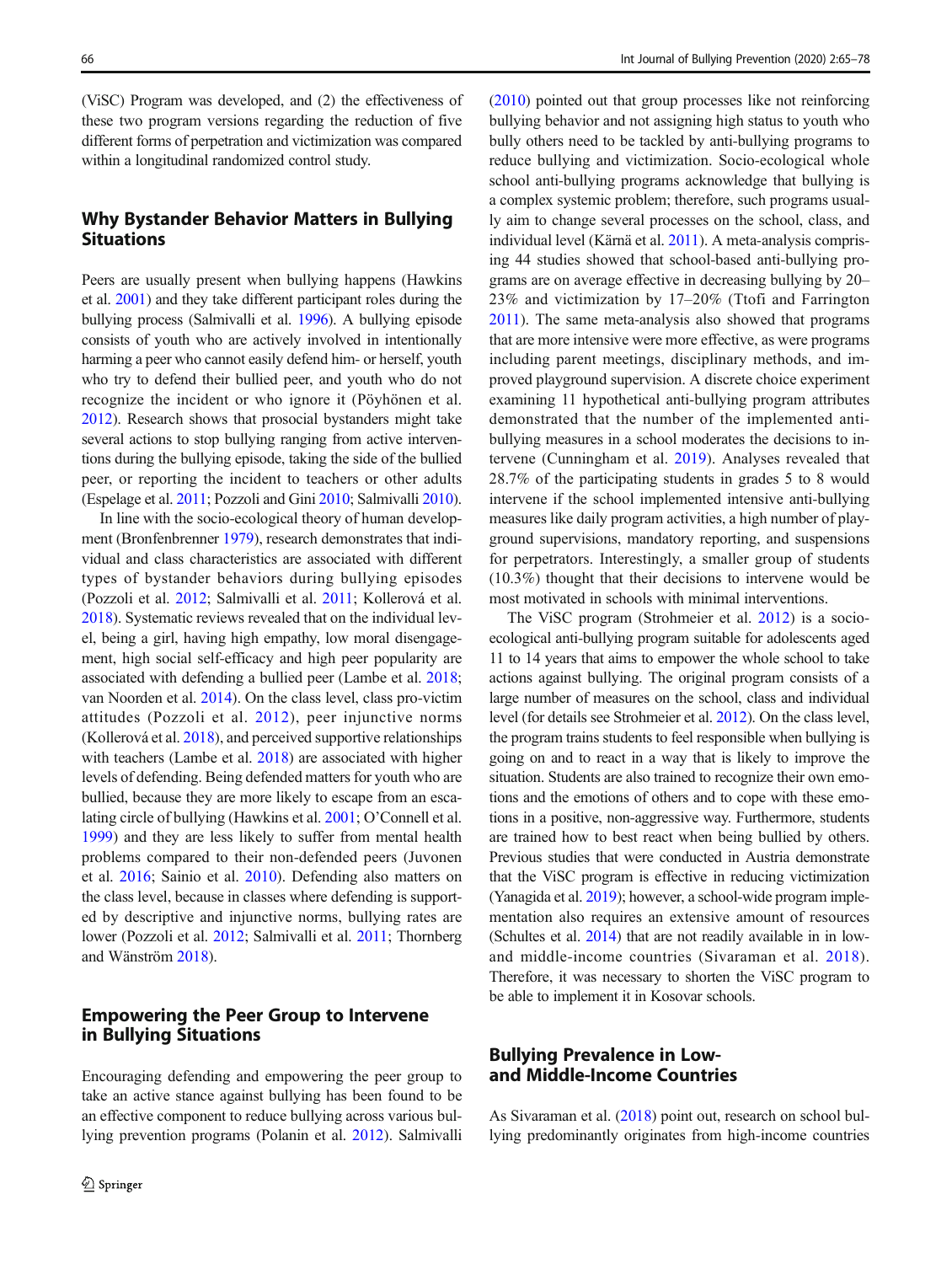(HICs), although 80% of school-aged children and adolescents live in low- and middle-income countries (LMICs) where this age group also represents a proportionally larger section of the general population compared to HICs (Blum et al. [2012](#page-11-0)). LMICs are classified as countries that fall under the Gross National Income (GNI) index, an indicator that is publicly disclosed by the World Bank every year. Fleming and Jacobsen [\(2010\)](#page-11-0) examined the prevalence of victimization in middle school students in 19 low- and middle-income countries (Kosovo was not included) and explored the relationship of victimization and mental health. The prevalence rate for being victimized at least once during the last month was 34.2%. However, large differences between LMICs were found ranging between 7.8% (Tajikistan) and 60.9% (Zambia). However, in all LMICs, victimized students reported higher levels of sadness and hopelessness, loneliness, insomnia and suicidal ideation as well as higher rates of tobacco use, alcohol use, drug use and sexual intercourse as compared to non-victimized students, indicating that victimization is an important mental health risk also in LMICs (Fleming and Jacobsen [2010](#page-11-0)).

For the situation in Kosovo, there is only limited data available. According to the 2014 HBSC study (Xërxa et al. [2014\)](#page-13-0), 23.8% of 11- to 15-year-old adolescents reported being involved in a physical fight, 20.3% reported having bullied others, and 24.3% reported being bullied by others at least once during the last 12 months. In line with international findings, boys were more often involved in these behaviors compared to girls and prevalence rates were highest for 13-yearolds compared to 11- and 15-year-olds. A literature review comprising 17 research reports on school violence conducted in Kosovo since 1999 (Arënliu et al. [2019](#page-11-0)) documents the presence of all forms of school violence in Kosovo including physical, psychological and sexual aggression, bullying, cyberbullying, and weapon carrying. It should be mentioned that this review paper found mainly papers and reports that focused on school violence rather than bullying which is characterized by repetition and power imbalance. Depending on selected samples and methodology, the prevalence rates of different forms of violence varied widely. Prevalence rates for the last 12 months or the last school year for physical violence ranged between 25% and 38%, for psychological violence the rates ranged between 14.2% and 53.4%, for sexual violence the rates ranged between 1.8% and 5.8%, and for cyberbullying the rates ranged between 16.1% and 21.8%.

# Challenges of Implementing the ViSC Program in Kosovar Schools

During the last decades, the enrollment of children in school in LMICs has increased (Bundy et al. [2017](#page-11-0)) and therefore schools can be used to address the social and mental health of students more systematically. However, most of the schools and teachers in LMICs struggle to cope with basic infrastructural problems and are therefore less able to foster the socioemotional development of their students. Addressing the social and mental health needs of students is also often associated with stigma that prevents schools from using the limited services or community resources that might exist in LMICs.

Kosovo experienced long periods of political instability and violence, especially since 1989, which culminated in a war in 1999. In the same year, the NATO bombings and subsequent troop placement in Kosovo put an end to this situation and approximately 900.000 refugees returned to their homes in Kosovo. In 1999, the UN protectorate—secured by a multinational force—has been established in Kosovo (NATO, July 15, 1999). On February 17, 2008, Kosovo declared its independence under a new government.

Since 1999, the educational system in Kosovo is in a constant reform process, with increasing investments in the infrastructure and the training of teachers (Ministry of Education [2015\)](#page-12-0). However, the Kosovar education system still struggles with a high number of major challenges. For example, because of lacking infrastructure, schools are usually working in two shifts and 42% of primary and secondary school teachers teach courses for which they have no proper credentials (Ministry of Education [2015,](#page-12-0) pp. 24). Furthermore, the PISA assessment (OECD [2018\)](#page-12-0) evidenced very poor results for the Kosovar students who showed the third lowest performance of all participating countries. Not surprisingly, interventions targeting school violence and bullying in Kosovo are limited and evidence-based approaches are lacking as they are not considered as priority by policymakers, school managers and teachers. Schools also lack school psychologists and counselors who could promote the implementation of antischool violence and bullying preventions programs. Lastly, schools in Kosovo have no tradition of implementing structured mental health or socio-emotional interventions including bullying or violence prevention programs.

This lack of evidence-based anti-bullying programs was also documented for other LMICs. Sivaraman et al. [\(2018](#page-12-0)) conducted a systematic review to locate evidence-based antibullying programs that were implemented in LMICs between January 1987 and June 2016. Over a period of 29 years, only three reports were eligible to be included in the systematic review. Importantly, one of these three eligible studies reported the evaluation results of the ViSC-REBE program that was implemented in Romania in 2012/13 (Trip et al. [2015](#page-12-0)). The ViSC program was also implemented in Turkey in 2015/16 (Dogan et al. [2017\)](#page-11-0). Thus, to date, the ViSC program is the only evidence-based program that has already been implemented in two LMICs—Romania and Turkey. This was one important reason why this specific program was implemented also in Kosovo in addition to a small grant that made a pilot implementation feasible.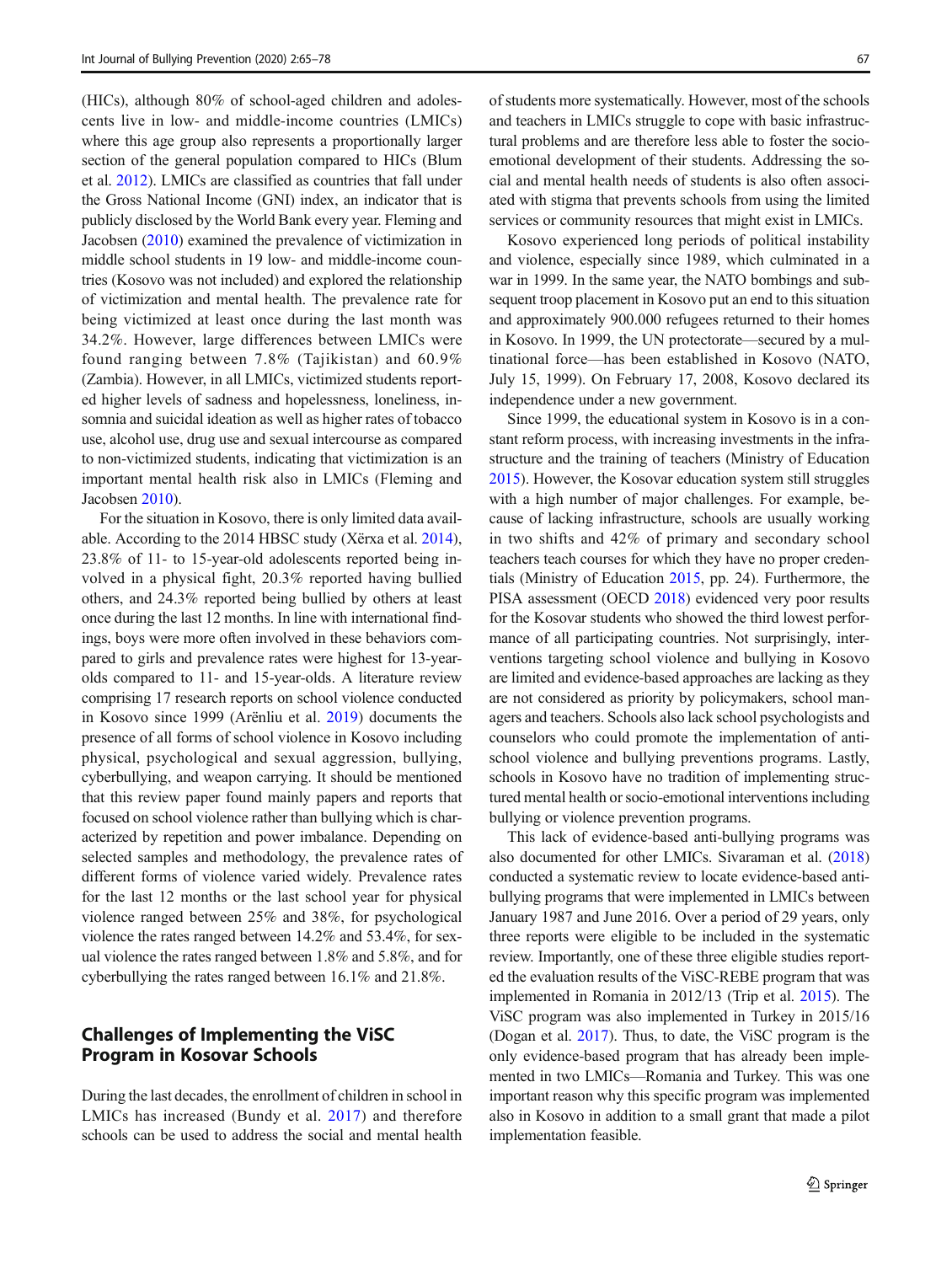# Developing a Short and Ultra-Short Version of the ViSC Program

Given the many challenges of the Kosovar educational system, it was necessary to adapt the ViSC program to be able to implement it in Kosovar schools. The adaptations were guided primarily by available resources, but also by theoretical considerations to overcome several practical obstacles. In Kosovo, the Austrian program developers trained volunteer assistants who were undergraduate students of the University of Prishtina instead of training professional multipliers (e.g., school psychologists, school social workers). For each intervention class, a team consisting of two volunteer assistants then implemented a 4 or 6-unit class project by directly working with the students in each class over a period of 4 or 6 weeks—instead of implementing a whole school program consisting of teacher trainings, parent meetings, and a 13 unit class project over a period of one school year (see Strohmeier et al. [2012](#page-12-0)). To focus on the class level and to implement the four vs. six units within 4 and 6 weeks was necessary to not overburden the schools and the volunteer assistants.

The decision to compare a short (six units) versus ultrashort (four units) version of the ViSC program was guided by theoretical considerations, because responsibility is passed over to the students between unit 4 and unit 5. It has, however, also practical implications, since the four-unit intervention requires fewer resources to be implemented than the six-unit intervention. During unit 1 to 4, the students are trained in various social skills (e.g., recognizing bullying, empathy) while during unit 5 and 6, the group puts a small self-chosen project into practice (see Table 1). The role of the volunteer assistants during unit 1 to 4 is to work with the materials provided by the ViSC program manual. In contrast, during unit 5, the class is assigned to find a common, positive, and realistic activity that can be carried out together during unit 6. The role of the volunteer assistants in these units is to create a group process that enables cooperative learning and the experience of a common success.

# Previous Evaluation Studies of the ViSC Program

To date, the ViSC program has been implemented in Austria, Cyprus, Romania, and Turkey. In Austria, the effectiveness of the ViSC program has been demonstrated in various studies and it has been shown that the program is effective in reducing victimization, cyber-victimization, and cyberbullying (Gollwitzer et al. [2006,](#page-11-0) [2007](#page-11-0); Gradinger et al. [2015,](#page-11-0) [2016;](#page-11-0) Yanagida et al. [2019](#page-13-0)).

In Cyprus, evaluation results revealed that seventh-grade students profited more from the program compared to eighthgrade students (Solomontos-Kountouri et al. [2016](#page-12-0)). In Romania, where only the class project was implemented by external research assistants and no teacher trainings were provided, no intervention effects on victimization and bullying were found but reductions regarding dysfunctional cognitions and emotions were observed (Trip et al. [2015\)](#page-12-0). In Turkey, evaluation results demonstrated that perpetration and victimization increased in the intervention group compared to control group between pre- and posttest, but also decreased between posttest and follow-up indicating a sensitizing effect of the program (Dogan et al. [2017\)](#page-11-0).

### The Present Study

The present study is the first investigation of the effectiveness of a short and ultra-short version of the ViSC program that was implemented in Kosovo. The ViSC program was chosen to be implemented in Kosovo, because it was already successfully implemented in four other countries including two LMICs. Moreover, the current implementation was feasible given the

| Phase      |        | Content                                                                                                                                                                                                                                                                                                  |
|------------|--------|----------------------------------------------------------------------------------------------------------------------------------------------------------------------------------------------------------------------------------------------------------------------------------------------------------|
| Impulse    | Unit 1 | What is the class project all about, and why are we participating?<br>Why are rules important in our lives, and what rules do we want in our class?                                                                                                                                                      |
|            | Unit 2 | How can we recognize critical social situations, and what can we do to help improve the situation?                                                                                                                                                                                                       |
|            | Unit 3 | How can we recognize the emotions of others, and what can we do to help them feel better?                                                                                                                                                                                                                |
|            | Unit 4 | What can we do if we are treated in a mean and unfair way by others? What is the best thing to do in such situations,<br>and why?                                                                                                                                                                        |
| Reflection | Unit 5 | What have we learned during the project so far, and what do we want to learn in the remaining units?<br>Which common activity do we want to carry out during our project day? How can we plan and organize the common<br>activity in a way that every classmate is able to make a valuable contribution? |
| Action     | Unit 6 | Carrying out the common activity by creating a process that leads to the experience of a common success.                                                                                                                                                                                                 |

Table 1 Shortened ViSC class project: phases, units, and contents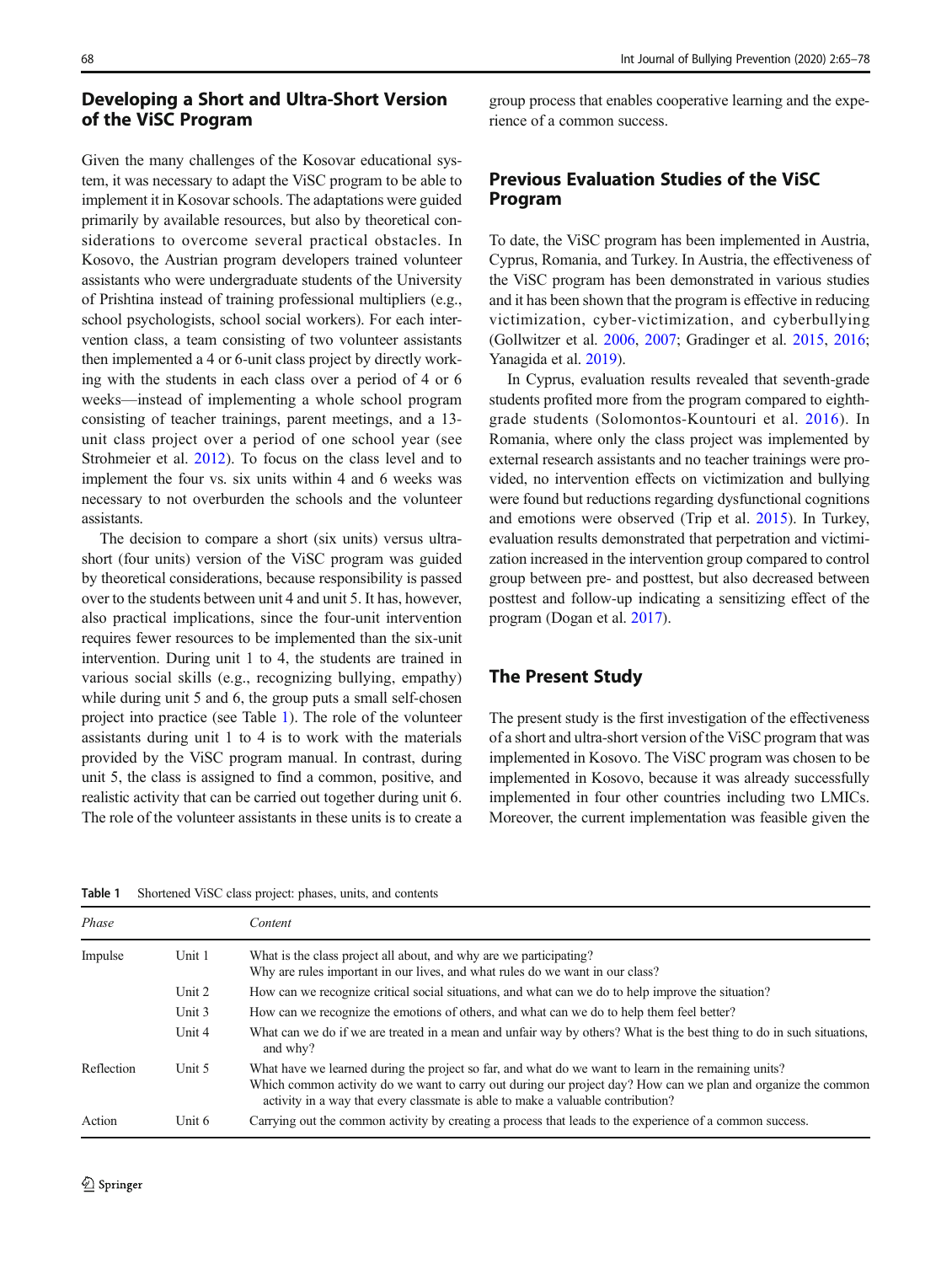available resources. The program was implemented in seventh- and eighth-grade classes. These grade levels were chosen, because prevalence rates of bullying peak for these age groups in Kosovo (Xërxa et al. [2014](#page-13-0)). Five different forms of perpetration and victimization were differentiated in the present study, because perpetration and victimization might include physical attacks, verbal insults, or relational harassments (Olweus [1993](#page-12-0)) as well as offenses via electronic means (Smith et al. [2008\)](#page-12-0). These five forms of perpetration and victimization were also differentiated and compared in previous ViSC evaluation studies (Dogan et al. [2017;](#page-11-0) Solomontos-Kountouri et al. [2016\)](#page-12-0). We formulated the following two main hypotheses:

Hypothesis 1 We expected that both the short and the ultrashort program version were effective. Program effectiveness is indicated by a steeper decrease or lower increase in the different forms of perpetration and victimization when comparing the two intervention groups to the control group. We also expected differential training effects depending on the form of perpetration and victimization. We expected that the two program versions are more effective regarding direct (e.g., physical) forms of perpetration and victimization compared to more indirect (e.g., relational, cyber) forms, because direct behavior is more visible and can be disapproved more easily by the peer group compared to indirect behavior.

Hypothesis 2 We expected that the six-unit class project (short version) would be more effective than four-unit class project (ultra-short version). This hypothesis was formulated because the exposure with the training content is more intense in the short compared to the ultra-short version. Because programs with higher intensity and longer duration for children were found to be more effective in a meta-analysis (Ttofi and Farrington [2011](#page-12-0)), it is reasonable to assume that the six-unit version leads to better training outcomes compared to the four-unit version.

# Method

#### Program Implementation

Seven school psychologists employed in nine secondary schools supported the implementation of the program by facilitating the communication with the schools. These seven school psychologists were identified by the first author who send emails to fourteen school psychologists and asked for their interest in the intervention. To be able to implement the program, permission was obtained from relevant education municipal authorities located in Prishtina, Lipjan, and Podujevë where the seven school psychologists were employed. School psychologists in collaboration with school

administration and two undergraduate volunteer assistants randomly assigned classrooms to intervention and control group.

A "ViSC Train-the-Trainer Seminar" was organized at the University of Prishtina and 46 undergraduate volunteer assistants (two persons per class) were certified as ViSC coaches shortly before program implementation. The seven school psychologists also attended the training. The training (18 h, October 2017) focused on the definition and recognition of bullying; tackling acute bullying incidents; and preventive measures at the class level including detailed instructions how to implement the ultra-short versus short program version.

To monitor the implementation fidelity, the volunteer assistants filled in reflection sheets after each session. These reflection sheets contained three parts. First, there were three questions regarding the didactical process, the use of the work sheets, and of the games. Second, there were two questions regarding the aspects that went well and that did not went so well. Third, there was an overall evaluation of the unit, and there were four items regarding the behavior of the students during the units. Descriptive analyses of these sheets revealed that the four-unit intervention was implemented in 13 classes, whereas 10 other classes received the six-unit intervention. In total, 112 training sessions were implemented. In the majority of classrooms, interventions were conducted without major modifications. The minor modifications included not using the individual worksheet (during one session) and not using the group worksheets (during three sessions). Alongside the planned materials, volunteer assistants used flipchart papers, coloring markers, small rectangular pieces of paper, and finger-paints. In one implementation session, students did not want to fill in any worksheets; therefore, the volunteer assistants improvised the same activities without using the worksheets. During 23 implementation units out of the total 112 implemented units, the volunteer assistants reported being disadvantaged by the large number of students present in classrooms (more than 35 pupils per classroom) and the shortage of time to implement the intervention units. Further analyses revealed that these 23 problematic units were delivered in four classes. It is important to understand that overcrowded classrooms are common in Kosovar schools because of the poor infrastructure. Thus, these kinds of obstacles are typical in schools of many low-income countries and need to be considered when implementing anti-bullying programs that were developed in high-income countries characterized by a smaller number of students and more spacious classrooms.

#### Study Design and Procedure

A quasi-experimental longitudinal control group design with two measurement points was conducted in nine schools. The 23 intervention and 23 control classes were randomly chosen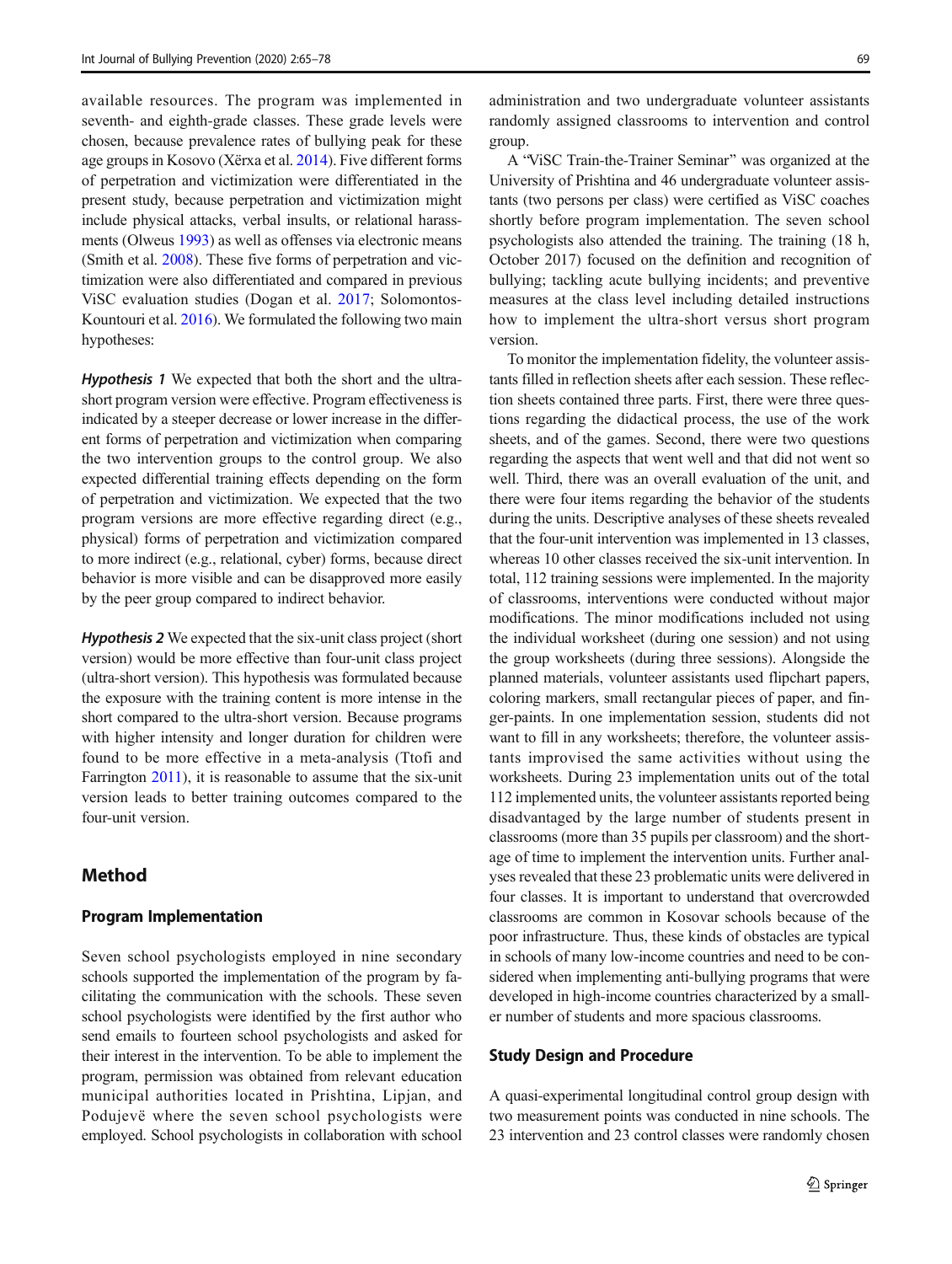from these nine schools. The ultra-short program version (four units) was implemented in 7 seventh-grade and 6 eighth-grade classes. The short program version (six units) intervention was implemented in 5 seventh-grade and 5 eighth-grade classes. Twenty-three classes of the same nine schools served as control group. Classrooms were randomly assigned to intervention and control group. Data were collected at two time points: pretest (beginning of November 2017) and posttest (end of December 2017).

#### **Participants**

In total, 1249 students (354 in four-unit intervention, 282 in six-unit intervention, 613 in control group) nested in 46 classes (13 in four-unit intervention, 10 in six-unit intervention, 23 in control group) and 9 schools participated in at least one measurement and were included. At wave 1 (pretest), the sample comprised 1053 students (49.28% girls) with a mean age of 13.33 years ( $SD = 0.70$ ,  $Min = 10$ ,  $Max = 15$ ). Table 2 provides a description of the sample. The groups were compared regarding demographic characteristics using a series of Pearson's chi-square tests and a one-way analysis of variance (ANOVA). There were no statistically significant results, except for age,  $F(2, 977) = 4.13$ ,  $p = 0.016$ . Tukey post hoc tests revealed that students participating in the short program version (six units) were slightly older compared to students participating in the ultra-short program version (four units) and the control group.

Table 2 Demographic characteristics of the sample at pretest

#### Missing Data

In total, 610 records (177 in the four-unit intervention, 143 in the six-unit intervention, 290 in control group) were incomplete. A total of 387 students showed wave non-response, 196 students were missing at wave 1 and 191 students were missing at wave 2. Because active parental consent was obtained from all students, these students missed data collection because of three reasons: they were (1) absent at the day of data collection, (2) completed the questionnaire in an invalid way, or (3) the student moved to another school. The remaining 223 students had a general missing data pattern with omitted items on single scales. The percentage of missing values across the 92 variables varied between 15.69 and 17.61%.

A series of two-sample Welch t tests with Bonferroni-Holm correction for multiple comparisons was conducted to compare students with complete and incomplete data. There were no statistically significant differences between students with complete data and students with missing values (effect sizes ranged between  $d = 0.00$  to  $d = 0.22$ ) and indicate that missing data is not systematically related to the study variables. Full information maximum likelihood (FIML) under the MAR as-sumption was used to deal with missing data (Enders [2010\)](#page-11-0).

#### Measures

Demographic Information Students reported their gender and age, and their parents' marital status, perceived financial situation, working status, and educational level.

|                                                                     | Four-unit intervention<br>$(n = 354)$ | Six-unit intervention<br>$(n = 282)$ | Control group<br>$(n = 613)$   |
|---------------------------------------------------------------------|---------------------------------------|--------------------------------------|--------------------------------|
| Gender (% female)                                                   | 46.54                                 | 52.42                                | 49.80                          |
| Age, $M(SD)$                                                        | 13.28(0.70)                           | 13.45(0.68)                          | 13.31(0.70)                    |
| Married parents $(\%)$                                              | 96.30                                 | 94.74                                | 94.27                          |
| Perceived financial situation $(\%)$                                |                                       |                                      |                                |
| Very bad or bad<br>Neither bad nor good<br>Good<br>Very good        | 1.02<br>3.05<br>29.83<br>66.10        | 0.93<br>3.24<br>26.39<br>69.44       | 1.23<br>2.05<br>27.72<br>68.99 |
| Parent's working status (%)                                         |                                       |                                      |                                |
| Working father<br>Working mother                                    | 94.02<br>46.67                        | 94.78<br>47.60                       | 94.55<br>48.25                 |
| Father's education level (%)                                        |                                       |                                      |                                |
| Elementary school or less<br>Middle school<br>High school or higher | 11.34<br>5.84<br>82.82                | 11.21<br>3.14<br>85.65               | 10.66<br>4.02<br>85.31         |
| Mother's education level $(\%)$                                     |                                       |                                      |                                |
| Elementary school or less<br>Middle school<br>High school or higher | 18.24<br>7.09<br>74.66                | 14.55<br>4.09<br>81.36               | 14.17<br>5.06<br>80.77         |

There were no statistically significant differences between groups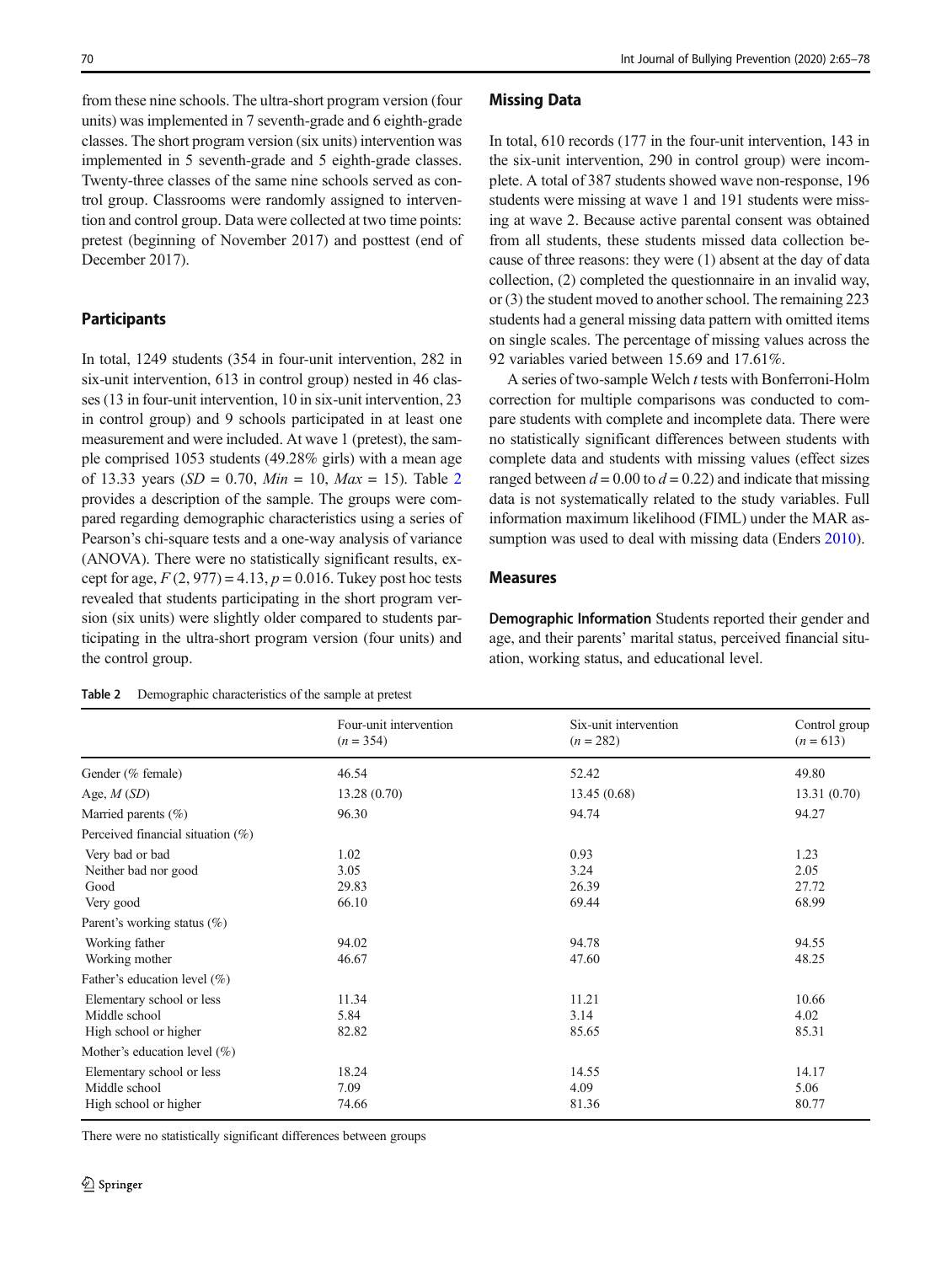Bullying Perpetration/Bullying Victimization Both of these scales consist of one global item, and three specific items covering different forms (physical, relational, and verbal) of bullying and victimization. In the global item, students were asked "How often have you insulted or hurt other students during the last two months?" and "How often have others insulted or hurt you in the last two months?" The three specific items were similar to the global one, except that they described specific forms of bullying and victimization. Cronbach's  $\alpha$  coefficients were .80/.85 (pretest/posttest) for the bullying perpetration scale and .76/.85 (pretest/posttest) for the bullying victimization scale. Prior to filling the questionnaires, students were given following explanation: "Sometimes, a student or a group of students hurt or insult other student or students by saying unpleasant things, teasing, hitting, kicking, threatening, or excluding him/her. These or similar events may take place repeatedly towards one or more students. In these events, one student is stronger than the other, and it is hard for the weaker one to defend himself/herself. Please think about such incidents when you answer the following questions."

Cyberbullying/Cyber-Victimization Both of these scales contain one global and seven specific items related to different electronic means based on Smith et al. ([2008](#page-12-0)). The different electronic means were calls, text messages, emails, chat contributions, discussion board, instant messages, and videos or photos. Cronbach's  $\alpha$  coefficients for the cyberbullying scale were .84/.92 (pretest/posttest) and .77/.90 (pretest/posttest) for the cyber victimization scale.

Physical Aggression/Physical Victimization The peer nomination measure developed by Crick and Grotpeter ([1995](#page-11-0)) was modified into a self-report questionnaire and comprised three items, e.g., "How often did you hit one or more classmates?" or "How often have you been hit by one or more classmates?" Cronbach's  $\alpha$  coefficients were .79/.84 (pretest/posttest) for the physical aggression scale and .79/.82 (pretest/posttest) for the physical victimization scale.

Relational Aggression/Relational Victimization These five items were also adapted from the peer nomination measure originally developed by Crick and Grotpeter [\(1995](#page-11-0)), e.g., "How often did you leave out other kids on purpose when it was time to play or do an activity?" or "How often were you left out on purpose when it was time to play or do an activity by one or more classmates?" Cronbach's  $\alpha$  coefficients were .85/.90 (pretest/posttest) for the relational aggression scale and .79/.89 (pretest/posttest) for the relational victimization scale.

Verbal Aggression/Verbal Victimization These three items cover direct and indirect verbal harassments (Strohmeier et al. [2013](#page-12-0)), e.g., "How often did you say mean or hurtful

things to other classmates?" or "How often did other classmates make fun of you?" Cronbach's  $\alpha$  coefficients were .76/ .67 (pretest/posttest) for the verbal aggression scale and .84/ .84 (pretest/posttest) for the verbal victimization scale.

These self-report scales cover specific aggressive behavior and victimization incidents during the last 2 months. Answers to all questions were given on a five-point response scale consisting of the following answer options: 0 (never), 1 (once or twice), 2 (two or three times a month), 3 (once a week), 4 (nearly every day).

Exactly the same scales had been used when evaluating the program effectiveness in Austria, Cyprus, Romania, and Turkey (for details see Dogan et al. [2017;](#page-11-0) Solomontos-Kountouri et al. [2016;](#page-12-0) Trip et al. [2015](#page-12-0); Yanagida et al. [2019\)](#page-13-0). Cross-national scalar measurement invariance of these scales was established (for more details see Yanagida et al. [2016\)](#page-13-0). A series of confirmatory factor analyses (CFA) was conducted with Mplus Version 8.1 (Muthén and Muthén [1998](#page-12-0)–2018) using robust the maximum likelihood estimator (MLR) to establish measurement models under strong longitudinal and between-group measurement invariance (see Little [2013\)](#page-12-0) for the five different forms of aggression and victimization. Results yielded acceptable model fit (see Table [3](#page-7-0)) indicating sound measurement properties for all scales except for cyberbullying, relational aggression, verbal aggression, and cyber-victimization.

#### Analytic Strategy

Multilevel growth modelling (level 1: time, level 2: student, level 3: class) was conducted in R version 3.5.0 (R Core Team [2018\)](#page-12-0) using the R package lme4 version 1.1-17 (Bates et al. [2016\)](#page-11-0) and the lmerTest package version 3.0-1 (Kuznetsova et al. [2017](#page-12-0)) to test program effectiveness. Maximum likelihood was used as estimation procedure. This analysis adequately considers the nested data structure, where time is nested in students, and students are nested in classes taking into account the dependencies between observations (i.e., design effect, see Snijders and Bosker [2012](#page-12-0)).

To investigate our hypotheses, we had to run two sets of multilevel growth models. The first set of models was conducted to investigate whether the control group differed from the two intervention groups (Hypothesis 1). Program effectiveness regarding the five perpetration and five victimization scales was investigated based on the following two cross-level interactions: time  $\times$  control vs. four-unit intervention and time  $\times$  control vs. six-unit intervention (see Table [5](#page-9-0)).

The second set of models was conducted to investigate whether the two intervention groups (four-unit vs. six-unit) differ from each other (*Hypothesis* 2). Intervention type differences regarding the five perpetration and the five victimization scales was investigated based on the following cross-level interaction (see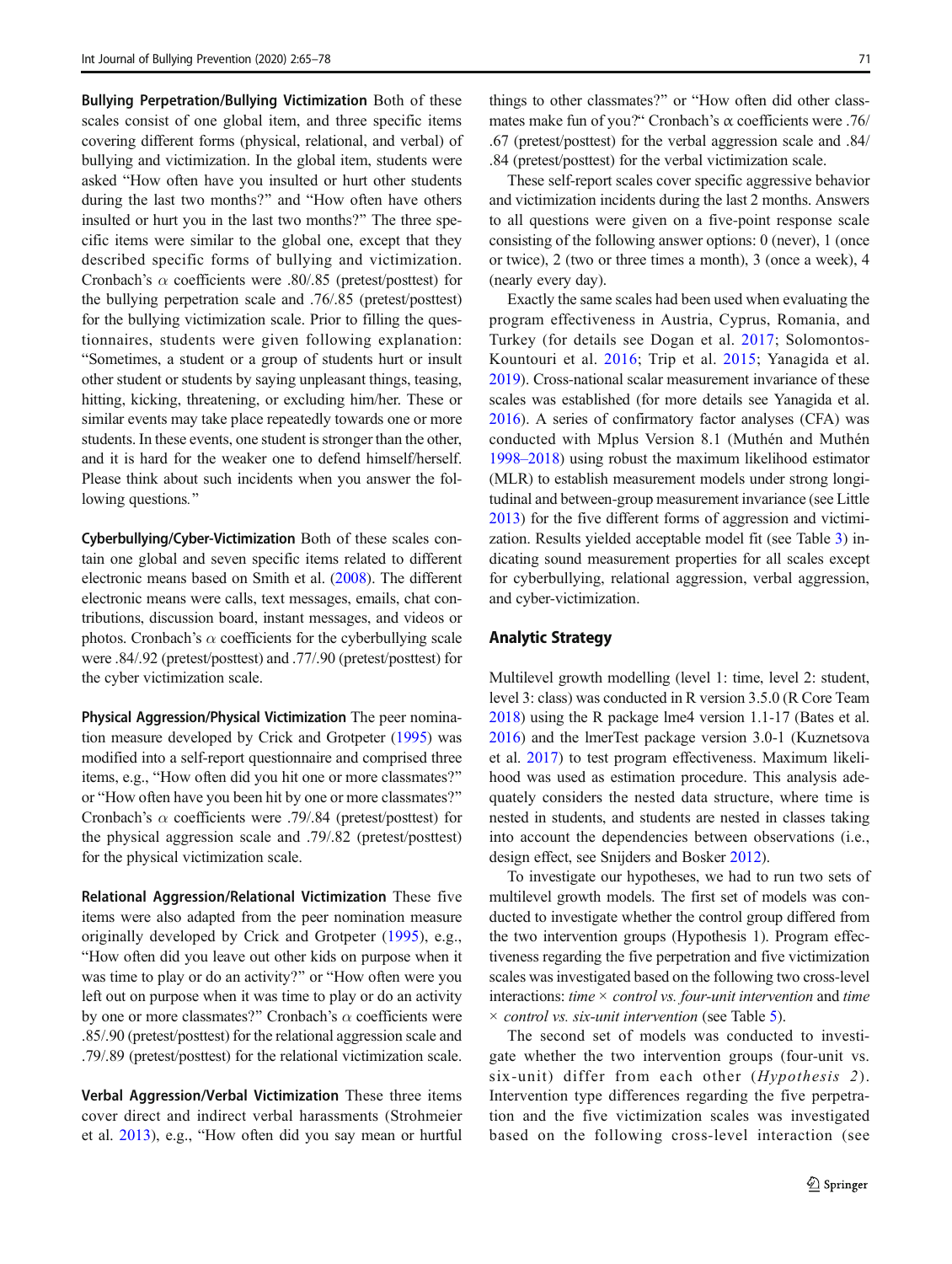<span id="page-7-0"></span>Table 3 Model fit of the measurement models for the outcome variables under strong longitudinal and between-group measurement invariance

|                          | $\chi^2$ | df  | $\boldsymbol{p}$ | <b>CFI</b> | <b>RMSEA</b> | <b>SRMR</b> |
|--------------------------|----------|-----|------------------|------------|--------------|-------------|
| Perpetration             |          |     |                  |            |              |             |
| <b>Bullying</b>          | 174.98   | 75  | $-.001$          | .948       | 0.056        | 0.082       |
| Cyberbullying            | 924.43   | 355 | $-.001$          | .841       | 0.062        | 0.145       |
| Physical aggression      | 35.66    | 35  | .437             | 1.000      | 0.007        | 0.044       |
| Relational aggression    | 393.12   | 127 | $-.001$          | .882       | 0.071        | 0.141       |
| Verbal aggression        | 98.05    | 35  | $-.001$          | .883       | 0.066        | 0.086       |
| Victimization            |          |     |                  |            |              |             |
| Bullying victimization   | 171.12   | 75  | $-.001$          | .939       | 0.056        | 0.099       |
| Cyber-victimization      | 827.79   | 355 | $-.001$          | .857       | 0.057        | 0.182       |
| Physical victimization   | 52.86    | 35  | .020             | .987       | 0.035        | 0.063       |
| Relational victimization | 229.43   | 127 | $-.001$          | .922       | 0.044        | 0.082       |
| Verbal victimization     | 70.12    | 35  | < 0.001          | .967       | 0.049        | 0.061       |
|                          |          |     |                  |            |              |             |

Table [6](#page-10-0)): time  $\times$  intervention type (four-unit intervention vs. six-unit intervention).

 $\overline{a}$ 

We also computed standardized estimates for each effect to be able to estimate effect sizes. In order to compute these standardized estimates, we re-run all analyses with standardized dependent variables. We added the standardized estimates in the tables only for relevant effects.

## Results

### Descriptive Statistics for Outcome Variables

Means and standard deviations of the different perpetration and victimization scales for the three groups are reported by wave of data collection (pre- and posttest) in Table 4.

|  | <b>Table 4</b> Descriptive statistics for the outcome variables: means and standard deviations |  |  |  |  |  |  |  |  |
|--|------------------------------------------------------------------------------------------------|--|--|--|--|--|--|--|--|
|--|------------------------------------------------------------------------------------------------|--|--|--|--|--|--|--|--|

| Outcome                  | Four-unit intervention |             | Six-unit intervention |             | Control group |             |
|--------------------------|------------------------|-------------|-----------------------|-------------|---------------|-------------|
|                          | Wave 1                 | Wave 2      | Wave 1                | Wave 2      | Wave 1        | Wave 2      |
|                          | $(n = 303)$            | $(n = 293)$ | $(n = 231)$           | $(n = 240)$ | $(n = 516)$   | $(n = 522)$ |
| Perpetration             |                        |             |                       |             |               |             |
| <b>Bullying</b>          | 0.41                   | 0.36        | 0.24                  | 0.20        | 0.33          | 0.30        |
|                          | (0.63)                 | (0.66)      | (0.46)                | (0.47)      | (0.66)        | (0.68)      |
| Cyberbullying            | 0.11                   | 0.11        | 0.04                  | 0.06        | 0.10          | 0.10        |
|                          | (0.32)                 | (0.40)      | (0.13)                | (0.30)      | (0.36)        | (0.35)      |
| Physical aggression      | 0.23                   | 0.28        | 0.19                  | 0.18        | 0.28          | 0.27        |
|                          | (0.44)                 | (0.68)      | (0.45)                | (0.54)      | (0.67)        | (0.66)      |
| Relational aggression    | 0.13                   | 0.13        | 0.08                  | 0.06        | 0.15          | 0.12        |
|                          | (0.34)                 | (0.50)      | (0.26)                | (0.30)      | (0.48)        | (0.43)      |
| Verbal aggression        | 0.23                   | 0.28        | 0.19                  | 0.18        | 0.28          | 0.27        |
|                          | (0.44)                 | (0.68)      | (0.45)                | (0.54)      | (0.67)        | (0.66)      |
| Victimization            |                        |             |                       |             |               |             |
| Bullying victimization   | 0.40                   | 0.39        | 0.36                  | 0.28        | 0.40          | 0.34        |
|                          | (0.57)                 | (0.71)      | (0.61)                | (0.59)      | (0.71)        | (0.71)      |
| Cyber-victimization      | 0.13                   | 0.10        | 0.14                  | 0.08        | 0.15          | 0.10        |
|                          | (0.27)                 | (0.39)      | (0.29)                | (0.34)      | (0.37)        | (0.36)      |
| Physical victimization   | 0.46                   | 0.30        | 0.34                  | 0.24        | 0.41          | 0.36        |
|                          | (0.68)                 | (0.69)      | (0.65)                | (0.56)      | (0.78)        | (0.78)      |
| Relational victimization | 0.15                   | 0.13        | 0.15                  | 0.12        | 0.21          | 0.15        |
|                          | (0.37)                 | (0.48)      | (0.42)                | (0.47)      | (0.53)        | (0.48)      |
| Verbal victimization     | 0.45                   | 0.36        | 0.35                  | 0.24        | 0.41          | 0.28        |
|                          | (0.76)                 | (0.82)      | (0.78)                | (0.65)      | (0.86)        | (0.70)      |

Sample size slightly differs by scale and wave due to missing values. Answers to all questions were given on a five-point response scale with the labels never (0), once or twice (1), two or three times a month (2), once a week (3), and nearly every day (4)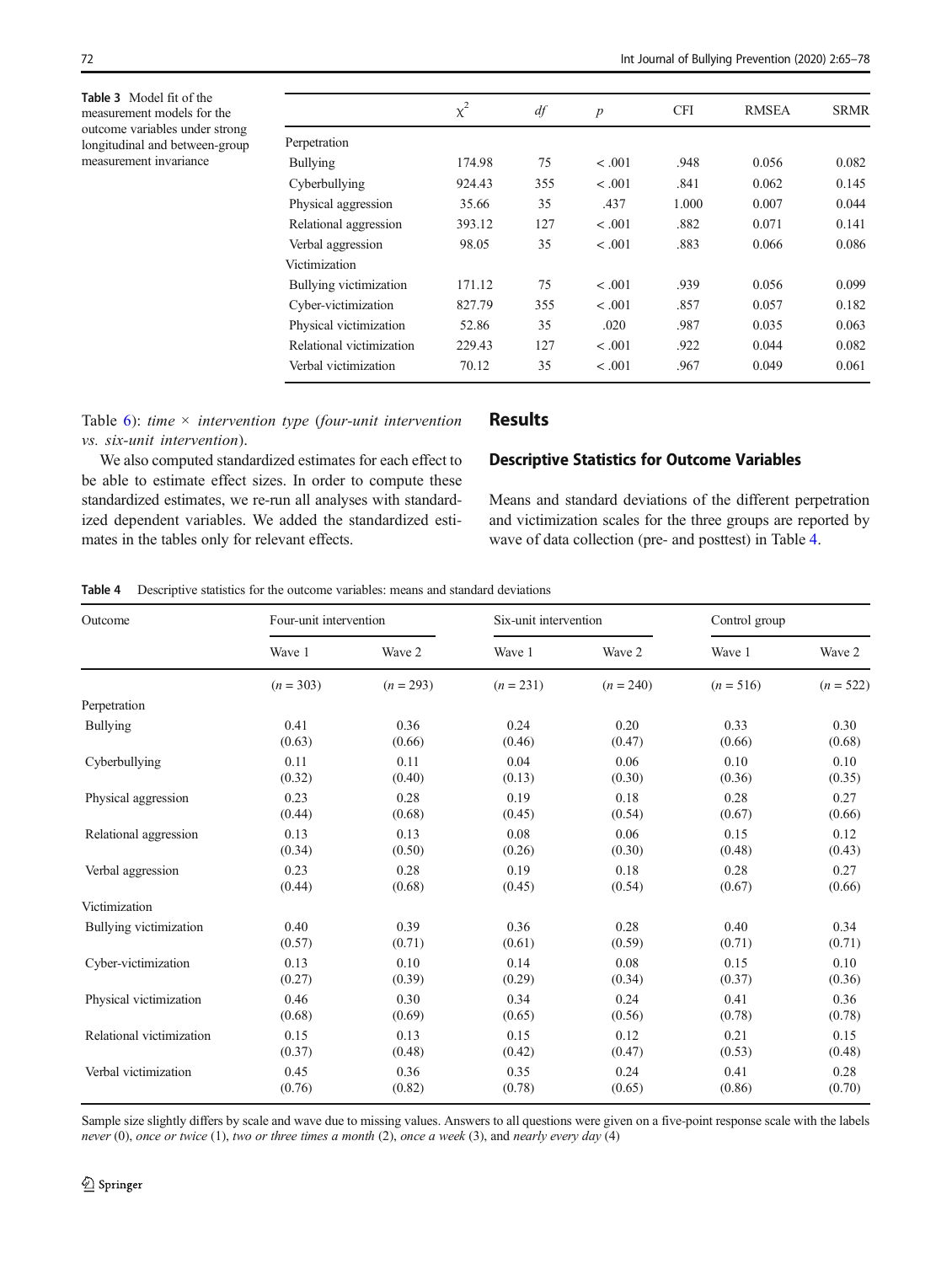#### Baseline Effects in Perpetration and Victimization

Both intervention groups did not differ from the control group in any of the perpetration or victimization outcome variables during the pretest (see Table [5\)](#page-9-0). Similarly, when comparing the two intervention groups (four- vs. six-unit intervention) with each other, no baseline effects were detected (see Table [6\)](#page-10-0).

### Intervention Effects on Perpetration

Regarding program effectiveness, no intervention effects were found for any of the outcome variables measuring perpetration (see Table [5](#page-9-0)). As shown in Table [6,](#page-10-0) results in the two intervention groups did not differ from each other.

#### Intervention Effects on Victimization

Regarding program effectiveness, an intervention effect was found for physical victimization (see Table [5\)](#page-9-0). More specifically, there was a steeper decrease in physical victimization over time in the four-unit intervention (time  $\times$  control vs. fourunit intervention,  $b = -0.122$ ,  $p = .023$ ) compared with the control group.

However, no intervention effects were found for all other outcome variables. Likewise, results regarding the two intervention types did not differ from each other (see Table [6\)](#page-10-0).

# **Discussion**

Most of the schools and teachers in low- or middle-income countries struggle to cope with basic infrastructural problems and are therefore less able to foster the socio-emotional development of their students. Not surprisingly, evidence-based anti-bullying programs are only rarely implemented in lowor middle-income countries (Sivaraman et al. [2018\)](#page-12-0), mostly because their implementation requires extensive amounts of resources that are not readily available. The ViSC program (Strohmeier et al. [2012](#page-12-0)) is one of the few evidence-based programs that was originally developed and implemented in a high-income country (Austria), but was later on adapted and implemented in two low- or middle-income countries (Dogan et al. [2017](#page-11-0); Trip et al. [2015](#page-12-0)).

For the purpose of the present study, a short and ultra-short version of the ViSC class level component was developed to be able to implement it in Kosovar schools. To overcome a number of practical obstacles, it was only possible to implement a short (i.e., 6-week) and an ultra-short (i.e., 4-week) program version on the class level that was implemented by volunteer assistants, instead of implementing a multilevel whole school program including all teachers during the time span of one school year.

Although it was necessary to shorten the original program considerably, it was still expected that both the short and the ultra-short program version would be effective in reducing different forms of perpetration and victimization. This hypothesis was formulated because both program versions aim to empower the peer group to take an active stance against bullying and to intervene in bullying situations. The importance of the peer group in bullying situations has been investigated in a large number of studies (Lambe et al. [2018\)](#page-12-0) and research demonstrates that reinforcing bullies and not defending victims is associated with higher levels of bullying at class level (Salmivalli et al. [2011](#page-12-0)). Thus, raising youth's awareness of the importance of bystander behaviors and trying to change the peer norms regarding bullying are important components to reduce bullying rates in schools (Polanin et al. [2012\)](#page-12-0).

The analyses revealed one program effect of the ultra-short (i.e., 4-week) class intervention on physical victimization. This finding could indicate that bystanders started expressing their disapproval of bullying either directly (e.g., confronting the perpetrator) or indirectly (e.g., considering bullying as unacceptable), or that the program might have encouraged bystanders to defend their victimized peers, which could have been easiest for them when the harassment was directly observable (i.e., physical aggression). However, this result certainly needs to be replicated, and the hypothesized mechanisms of change need to be measured as well. It is also possible that students are less familiar with project-based work as frontal teaching is quite common in Kosovo and this might be the reason why the ultra-short version was more effective compared to the short version. Of course all these explanations remain highly speculative until this result is not replicated in future studies. Contrary to this one positive finding and to our hypotheses, there were no further program effects for any form of perpetration for neither the short nor the ultra-short program version. Several factors might be able to explain why the two program versions were ineffective in changing different forms of perpetration. To begin with, our analyses revealed that the levels of cyberbullying, cyber victimization, relational aggression and relational victimization were extremely low at baseline. This restriction of range might be the reason why it was not possible to decrease the mean levels of these five variables even further. Likewise, we cannot rule out the occurrence of sensitization effects (e.g., Dogan et al. [2017](#page-11-0)). Whereas the students might have been already aware of the negative consequences of physical aggression, the program might have stimulated them to perceive and think about other forms of perpetration or victimization they might not have considered important before. Future studies should therefore also include a follow-up data collection in order to disentangle these different effects.

Moreover, the necessary trade-offs regarding program duration and intensity in favor of feasibility and costeffectiveness might have been too big. Although the short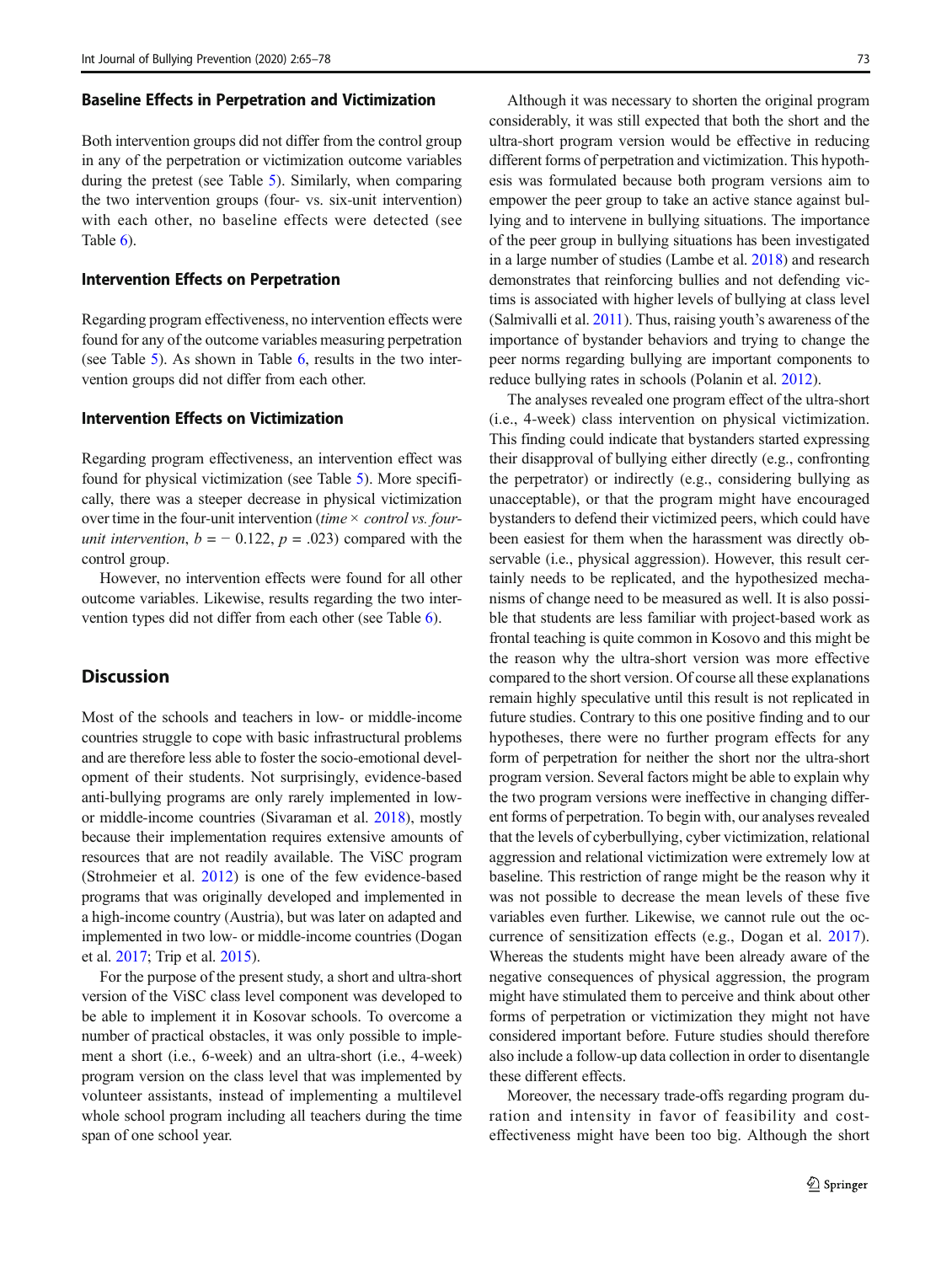<span id="page-9-0"></span>

|                                                                                              |            | Perpetration            |               |                 |             |                  | Victimization  |               |                 |             |
|----------------------------------------------------------------------------------------------|------------|-------------------------|---------------|-----------------|-------------|------------------|----------------|---------------|-----------------|-------------|
|                                                                                              | Bullying   | Cyberbullying           | Physical agg. | Relational agg. | Verbal agg. | Bullying<br>yic. | Cyber-<br>vic. | Physical vic. | Relational vic. | Verbal vic. |
| Level 1: Measurement                                                                         |            |                         |               |                 |             |                  |                |               |                 |             |
| Intercept                                                                                    | $0.332***$ | $0.105***$              | $0.286***$    | $0.161***$      | $0.281***$  | $0.400***$       | $0.153***$     | $0.411***$    | $0.221***$      | $0.429***$  |
| Time                                                                                         | $-0.030$   | 0.005<br>$\overline{1}$ | $-0.019$      | $-0.037*$       | $-0.047$    | $-0.070*$        | $-0.054$       | $-0.045$      | $0.070***$      | $-0.147***$ |
| Level 3: Class: unstandardized estimates                                                     |            |                         |               |                 |             |                  |                |               |                 |             |
| Control vs. four-unit intervention<br><b>Baseline</b> effects                                | 0.061      | 012<br>$\dot{\circ}$    | $-0.062$      | $-0.024$        | $-0.046$    | $0.005$          | $-0.012$       | 0.043         | $-0.057$        | 0.021       |
| Control vs. six-unit intervention                                                            | $-0.060$   | 0.047<br>$\bar{\rm I}$  | $-0.074$      | $-0.063$        | $-0.042$    | $-0.202$         | 0.003          | $-0.042$      | $-0.049$        | $-0.058$    |
| Time $\times$ control vs. four-unit intervention<br>Intervention effects                     | $-0.009$   | 0.011                   | 0.053         | 0.024           | 0.066       | 0.039            | 0.016          | $-0.122*$     | 0.025           | 0.049       |
| Time $\times$ control vs. six-unit intervention                                              | $-0.019$   | 018<br>ö                | 0.005         | $0.007$         | 0.005       | $-0.023$         | $-0.007$       | $-0.057$      | 0.032           | 0.027       |
| Level 3: Class: standardized estimates                                                       |            |                         |               |                 |             |                  |                |               |                 |             |
| Control vs. four-unit intervention<br><b>Baseline</b> effects                                | 0.098      | 0.034                   | $-0.102$      | $-0.058$        | $-0.80$     | 0,008            | 0.035          | 0.060         | $-0.121$        | 0.027       |
| Control vs. six-unit intervention                                                            | $-0.095$   | 0.139<br>$\overline{1}$ | $-0.123$      | $-0.151$        | $-0.73$     | $-0.037$         | 0.008          | $-0.058$      | $-0.103$        | $-0.075$    |
| Intervention effects                                                                         | $-0.015$   | 0.032                   | 0.088         | 0.059           | 0.115       | 0.057            | 0.046          | $-0.169*$     | $0.053*$        | 0.064       |
| Time × control vs. four-unit intervention<br>Time $\times$ control vs. six-unit intervention | $-0.031$   | 0.053                   | 0.008         | 0.016           | 0.009       | $-0.034$         | $-0.020$       | $-0.079$      | 0.069           | 0.034       |
|                                                                                              |            |                         |               |                 |             |                  |                |               |                 |             |

 $*_{p} < .05; **p < .01; **p < .001$  $*p < .05; **p < .01; **p < .001$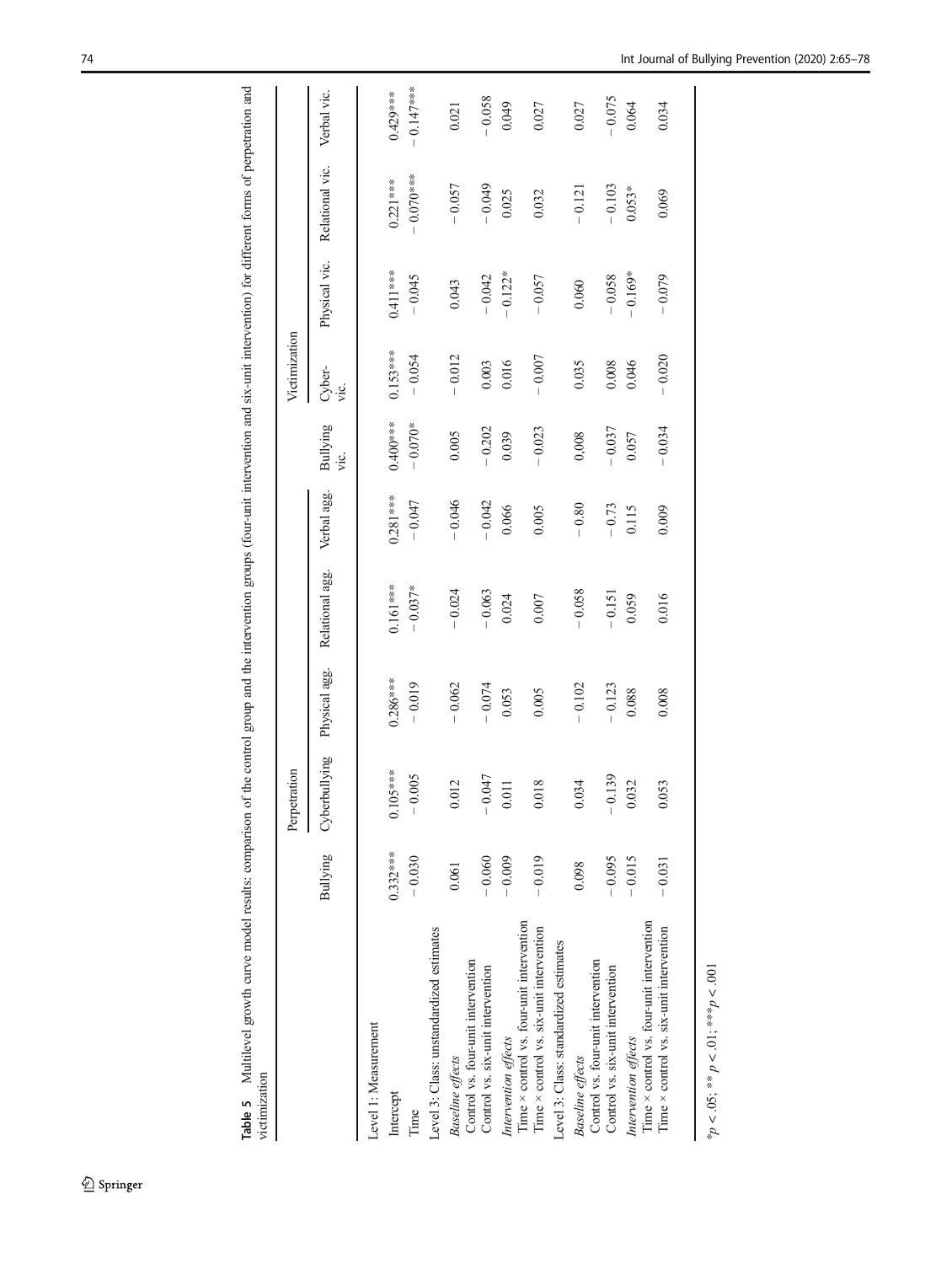<span id="page-10-0"></span>

|           | Table 6 Multilevel growth curve model results: comparison of Y                                                                             |            |              |            | the intervention groups (four-unit intervention vs. six-unit intervention) for different forms of perpetration and victimization |          |                     |                |            |                                           |            |
|-----------|--------------------------------------------------------------------------------------------------------------------------------------------|------------|--------------|------------|----------------------------------------------------------------------------------------------------------------------------------|----------|---------------------|----------------|------------|-------------------------------------------|------------|
|           |                                                                                                                                            |            | Perpetration |            |                                                                                                                                  |          |                     | Victimization  |            |                                           |            |
|           |                                                                                                                                            | Bullying   |              |            | Cyberbullying Physical agg. Relational agg. Verbal agg.                                                                          |          | Bullying<br>.<br>Si | Cyber-<br>vic. |            | Physical vic. Relational vic. Verbal vic. |            |
|           | Level 1: Measurement                                                                                                                       |            |              |            |                                                                                                                                  |          |                     |                |            |                                           |            |
| Intercept |                                                                                                                                            | $0.376***$ | $0.114***$   | $0.222***$ | $0.137***$                                                                                                                       | 0.238    | $0.395***$          | $0.138***$     | $0.459***$ | $0.170***$                                | $0.455***$ |
| Time      |                                                                                                                                            | $-0.039$   | 0.006        | 0.033      | $-0.011$                                                                                                                         | 0.019    | $-0.028$            | $-0.036$       | $-0.165*$  | $-0.047*$                                 | $-0.098*$  |
|           | <b>Baseline</b> effects                                                                                                                    | $-0.085$   | $-0.052$     | $-0.006$   | $-0.042$                                                                                                                         | $-0.003$ | $-0.014$            | 0.016          | $-0.098$   | $-0.001$                                  | $-0.086$   |
|           | Four-unit intervention vs. six-unit intervention                                                                                           |            |              |            |                                                                                                                                  |          |                     |                |            |                                           |            |
|           | Time $\times$ four-unit intervention vs. six-unit intervention<br>Level 3: Class: standardized estimates<br>Intervention effects           | $-0.005$   | 0.007        | $-0.047$   | $-0.018$                                                                                                                         | $-0.061$ | $-0.065$            | $-0.024$       | 0.063      | 0.009                                     | $-0.022$   |
|           | <b>Baseline</b> effects                                                                                                                    | $-0.146$   | $-0.166$     | $-0.012$   | $-0.113$                                                                                                                         | $-0.006$ | $-0.022$            | 0.049          | $-0.150$   | $-0.002$                                  | $-0.114$   |
|           | Time $\times$ four-unit intervention vs. six-unit intervention<br>Four-unit intervention vs. six-unit intervention<br>Intervention effects | $-0.016$   | 0.021        | $-0.088$   | $-0.049$                                                                                                                         | $-0.116$ | $-0.104$            | $-0.072$       | 0.096      | 0.021                                     | $-0.029$   |
|           | * $p < 0.05$ ; ** $p < 0.1$ ; *** $p < 0.01$                                                                                               |            |              |            |                                                                                                                                  |          |                     |                |            |                                           |            |

tervene in bullying situations, a four vs. six.week implementation period might be too short to cause a sustainable change and to reduce the bullying rates. Furthermore, the status and expertise of the volunteer assistants might have played a role. In both intervention versions, the class project units were delivered by trained undergraduate psychology students, but not by teachers. It is possible that external trainers, especially undergraduate students, might not have the same authority as teachers to change dysfunctional class norms. Moreover, external trainers with more practical experience with working with students might have been more effective in bringing about positive change. Another relevant factor might be the management of ongoing bulling situations. In neither intervention groups, indicated actions (e.g., talks with bullies, victims, and bully-victims) were implemented. It is reasonable to assume that a four vs. six-unit preventive class project is not a strong enough measure to deal with an actual bullying case. In a similar vein, bystander behavior might not be sufficient to stop ongoing bullying cases; instead, it might be necessary that teachers or other adults intervene (Rigby and Bauman [2010;](#page-12-0) Burger et al. [2015](#page-11-0)). A very similar negative result was found when the original and much longer ViSC class project was implemented in Romania (Trip et al. [2015\)](#page-12-0). Although it might be more resource-intensive, future implementations of the ViSC program in low- or middle-income countries (LMICs) could benefit from a wider social and administrative support by making the approach more whole school. Instead of focusing on the peers in the class, future efforts should strive to get headmasters of the schools, teachers, other school staff including school psychologists, and parents on board with the bullying intervention.

vs. ultra-short Kosovar program versions included a number of exercises to empower the peer group to recognize and in-

### Limitations

Although the present study has a high methodological standard, several limitations should be mentioned. To begin with, we relied on self-assessments only. When applying an intervention program large-scale (as it was the case in the present study) self-report measures are often chosen because they are easy to apply and are reliable given multiple items are used to measure a construct (Yanagida et al. [2019](#page-13-0)). The strengths and weaknesses of self-report measures in studies about aggressive behavior including bullying have already been discussed extensively in the literature (e.g., Solberg and Olweus [2003\)](#page-12-0). Likely, aggressive behavior is underestimated using self-reports because perpetrators might not report the "true" frequency of their behavior. Thus, self-report measures should be interpreted with caution. In addition, our rigorous analyses revealed that the construct validity of four scales was not satisfactory, indicating that future studies need to improve the

2 Springer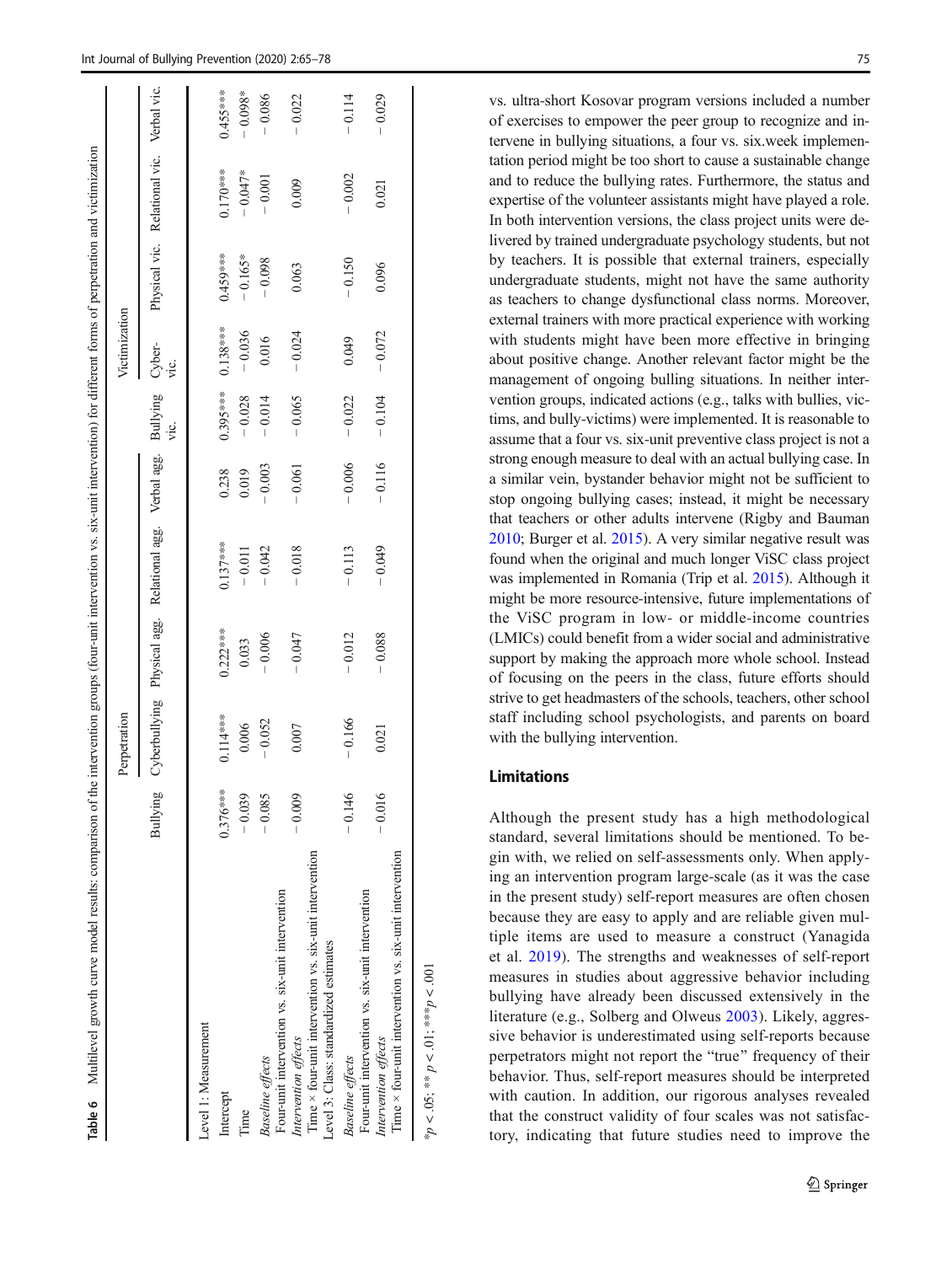<span id="page-11-0"></span>scales used to assess verbal and relational forms of victimization as well as cyber-victimization and cyberbullying. Second, it was not possible to randomize on school level, but only on class level. Consequently, the control and intervention classes were located in the same schools. Although spillover effects are unlikely, because the program was delivered by external volunteer students and not by teachers, we cannot rule out that they occurred. However, if spillover effects did occur, they might have masked some of the effects that were not found in the two intervention groups. Third, other factors that have not been measured might have played a role regarding program effectiveness. These variables might pertain to the volunteer assistants (e.g., self-efficacy), the school environment (e.g., school climate), peer group (e.g., group norms), and teacher behavior (e.g., interventions).

Thus, replicating the present findings is necessary and would be an important step towards the establishment of "evidence-based practice" in Kosovo. The investigation of the theoretical model and underlying mechanisms of the intervention effects is clearly needed. Furthermore, subgroups of children (e.g., bullies, victims, bully-victims, and uninvolved) should be investigated based on a person-centered analytic approach. Overall, whole school and teacher-led anti-bullying approaches need to be implemented also in low- and middle-income countries because these approaches are most promising to sustainably reduce bullying and victimization.

Acknowledgements We are very grateful to our enthusiastic psychology students based at the University of Prishtina whom we would like to thank very much for their invaluable work during the intervention study. We also want to thank the education school psychologists, municipality directors, school administrators, school principals, and all students who participated in this study. Special thanks to Edvana Gjashta for the translation of the ViSC manual and to Zamira Hyseni Duraku for helping with the translation of the survey.

Funding information Open access funding provided by University of Applied Sciences Upper Austria. The implementation and evaluation of the ViSC program was possible through funding from the Erasmus+ KA1, Learning Mobility of Individuals, Higher Education Student and Staff Mobility between Programme and Partner Countries (Call 2016). Project number: 2016-1-AT01-KA107-016530.

#### Compliance with Ethical Standards

Competing Interests There are no competing interests.

Open Access This article is distributed under the terms of the Creative Commons Attribution 4.0 International License (http:// creativecommons.org/licenses/by/4.0/), which permits unrestricted use, distribution, and reproduction in any medium, provided you give appropriate credit to the original author(s) and the source, provide a link to the Creative Commons license, and indicate if changes were made.

#### References

- Arënliu, A. Kelmendi K., & Duraku, Z. (2019). School Violence in Kosovo: Literature review and proposing a conceptual model for future studies in Kosovo and other LMIC countries. University of Prishtina: Unpublished report.
- Bates, D., Mächler, M., Bolker, B. M., & Walker, S. C. (2016). Fitting linear mixed-effects models using lme4. Journal of Statistical Software, 67, 1–48. <https://doi.org/10.18637/jss.v067.i01>.
- Blum, R. W., Bastos, F. I. P. M., Kabiru, C. W., & Le, L. C. (2012). Adolescent health in the 21st century. The Lancet, 379, 1567– 1568. [https://doi.org/10.1016/S0140-6736\(12\)60407-3](https://doi.org/10.1016/S0140-6736(12)60407-3).
- Bronfenbrenner, U. (1979). The ecology of human development: experiments by nature and design. Cambridge: Harvard University Press.
- Bundy, D. A., De Silva, N., Horton, S., & Jamison, D. T. (Eds.). (2017). Disease control priorities, (Volume 8): child and adolescent health and development. World Bank Publications.
- Burger, C., Strohmeier, D., Spröber, N., Bauman, S., & Rigby, K. (2015). How teachers respond to school bullying: an examination of teachers' intervention strategy use, moderator effects, and concurrent use of multiple strategies. Teaching and Teacher Education, 51, 191–202. <https://doi.org/10.1016/j.tate.2015.07.004>.
- Crick, N. R., & Grotpeter, J. K. (1995). Relational aggression, gender, and social-psychological adjustment. Child Development, 66(3), 710– 722. [https://doi.org/10.1111/j.1467-8624.1995.tb00900.x.](https://doi.org/10.1111/j.1467-8624.1995.tb00900.x)
- Cunningham, C. E., Rimas, H., Vaillancourt, T., Stewart, B., Deal, K., Cunningham, L., …. Thabane, L. (2019). What antibullying program designs motivate student intervention in grades 5 to 8?, Journal of Clinical Child & Adolescent Psychology. [https://doi.](https://doi.org/10.1080/15374416.2019.1567344) [org/10.1080/15374416.2019.1567344.](https://doi.org/10.1080/15374416.2019.1567344)
- Dogan, A., Keser, E., Şen, Z., Yanagida, T., Gradinger, P., & Strohmeier, D. (2017). Evidence based bullying prevention in Turkey: implementation of the ViSC social competence program. International Journal of Developmental Science, 11, 93–108. [https://doi.org/10.](https://doi.org/10.3233/DEV-170223) [3233/DEV-170223.](https://doi.org/10.3233/DEV-170223)
- Enders, C. (2010). Applied missing data analysis. New York: Guilford.
- Espelage, D. L., Green, H., & Polanin, J. R. (2011). Willingness to intervene in bullying episodes among middle school students: individual and peer-group influences. The Journal of Early Adolescence, 32, 776–801. [https://doi.org/10.1177/0272431611423017.](https://doi.org/10.1177/0272431611423017)
- Fleming, L. C., & Jacobsen, K. H. (2010). Bullying among middle-school students in low and middle income countries. Health Promotion International, 25(1), 73–84. <https://doi.org/10.1093/heapro/dap046>.
- Gollwitzer, M., Eisenbach, K., Atria, M., Strohmeier, D., & Banse, R. (2006). Evaluation of aggression-reducing effects of the "Viennese social competence training". Swiss Journal of Psychology, 65, 125– 135. <https://doi.org/10.1024/1421-0185.65.2.125>.
- Gollwitzer, M., Banse, R., Eisenbach, K., & Naumann, E. (2007). Effectiveness of the Vienna social competence training on implicit and explicit aggression. Evidence from an Aggressiveness IAT. European Journal of Psychological Assessment, 23, 150–156. [https://doi.org/10.1027/1015-5759.23.3.150.](https://doi.org/10.1027/1015-5759.23.3.150)
- Gradinger, P., Yanagida, T., Strohmeier, D., & Spiel, C. (2015). Prevention of cyberbullying and cybervictimization: evaluation of the ViSC social competence program. Journal of School Violence, 14(1), 87–110. <https://doi.org/10.1080/15388220.2014.963231>.
- Gradinger, P., Yanagida, T., Strohmeier, D., & Spiel, C. (2016). Effectiveness and sustainability of the ViSC social competence program to prevent cyberbullying and cyber-victimization: class and individual level moderators. Aggressive Behavior, 42(2), 181–193. <https://doi.org/10.1002/ab.21631>.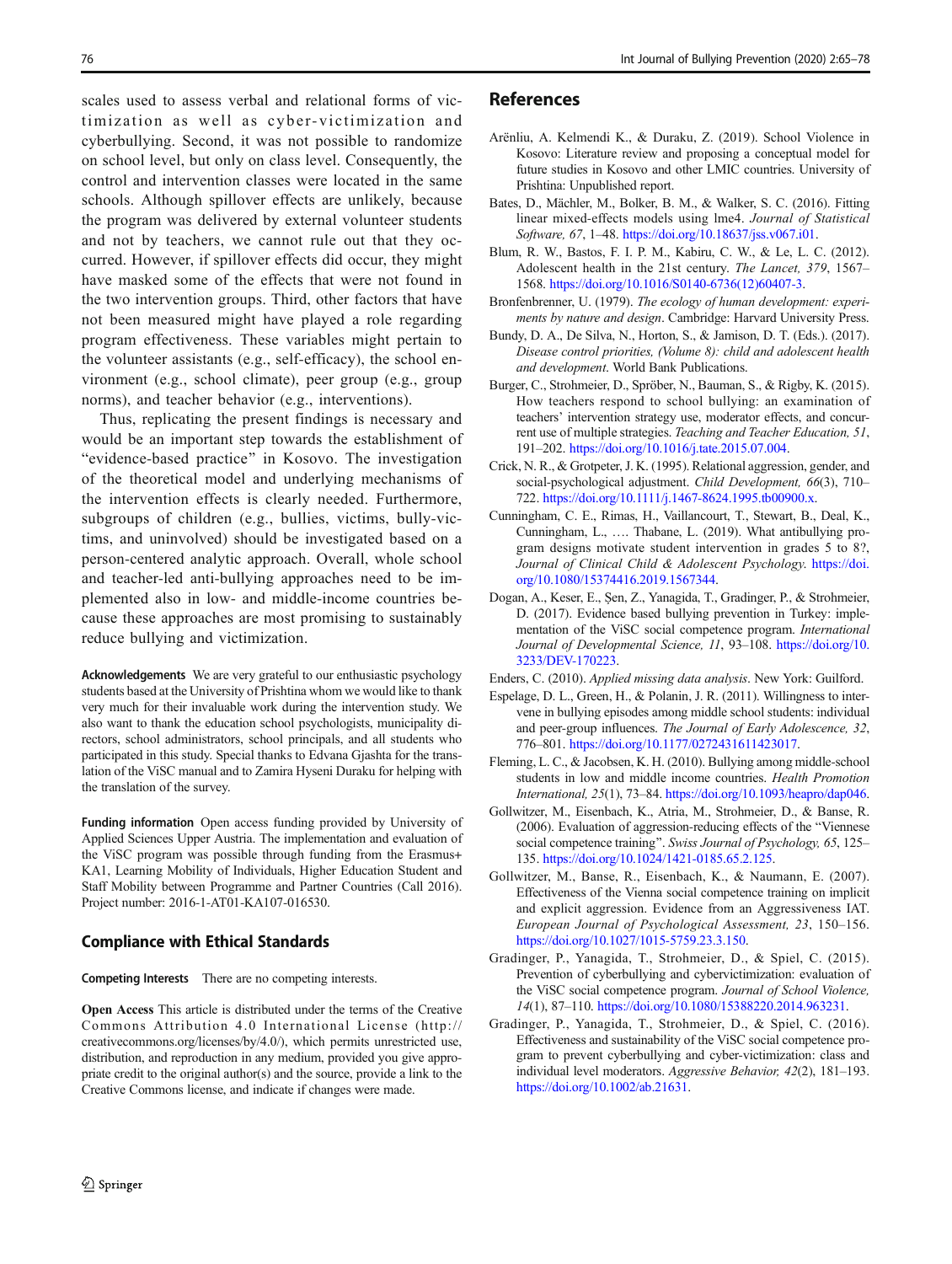- <span id="page-12-0"></span>Hawkins, D. L., Pepler, D. J., & Craig, W. M. (2001). Naturalistic observations of peer interventions in bullying. Social Development, 10, 512–527. [https://doi.org/10.1111/1467-9507.00178.](https://doi.org/10.1111/1467-9507.00178)
- Juvonen, J., Schacter, H. L., Sainio, M., & Salmivalli, C. (2016). Can a school-wide bullying prevention program improve the plight of victims? Evidence for risk× intervention effects. Journal of Consulting and Clinical Psychology, 84(4), 334–344. [https://doi.org/10.1037/](https://doi.org/10.1037/ccp0000078) [ccp0000078](https://doi.org/10.1037/ccp0000078).
- Kärnä, A., Voeten, M., Little, T., Poskiparta, E., Kaljonen, A., & Salmivalli, C. (2011). A large-scale evaluation of the KiVa antibullying program. Child Development, 82, 311-330. [https://doi.](https://doi.org/10.1111/j.1467-8624.2010.01557.x) [org/10.1111/j.1467-8624.2010.01557.x.](https://doi.org/10.1111/j.1467-8624.2010.01557.x)
- Kollerová, L., Yanagida, T., Mazzone, A., Soukup, P., & Strohmeier, D. (2018). "They think that I should defend." Effects of peer and teacher injunctive norms on defending victimized classmates in early adolescents. Journal of Youth and Adolescence, 47, 2424–2439. [https://doi.org/10.1007/s10964-018-0918-2.](https://doi.org/10.1007/s10964-018-0918-2)
- Kuznetsova, A., Brockhoff, P. B., & Christensen, R. H. B. (2017). lmerTest Package: tests in linear mixed effects models. Journal of Statistical Software, 82, 1–48. [https://doi.org/10.18637/jss.v082.](https://doi.org/10.18637/jss.v082.i13) [i13](https://doi.org/10.18637/jss.v082.i13).
- Lambe, L.J., Della Cioppa, V., Hong, I. K., & Craig, W. M. (2018, online first). Standing up to bullying: a social ecological review of peer defending in offline and online contexts. Aggression and Violent Behavior. [https://doi.org/10.1016/j.avb.2018.05.007.](https://doi.org/10.1016/j.avb.2018.05.007)
- Little, T. D. (2013). Longitudinal structural equation modeling. New York: Guilford press.
- Ministry of Education. (2015). Strategy for health promotion in schools. Retrieved from [https://masht.rks-gov.net/uploads/2015/06/strategy](https://masht.rks-gov.net/uploads/2015/06/strategy-for-hps-in-kosovo.pdf)[for-hps-in-kosovo.pdf.](https://masht.rks-gov.net/uploads/2015/06/strategy-for-hps-in-kosovo.pdf) Accessed 17 Oct 2019
- Muthén, L. K., & Muthén, B. O. (1998–2018). Mplus user's guide. Los Angeles: Muthén & Muthén.
- O'Connell, P., Pepler, D., & Craig, W. (1999). Peer involvement in bullying: insights and challenges for intervention. Journal of Adolescence, 22, 437–452. <https://doi.org/10.1006/jado.1999.0238>.
- OECD (2018). Pisa 2015. Pisa results in focus. Retrieved from [http://](http://www.oecd.org/pisa/pisa-2015-results-in-focus.pdf) [www.oecd.org/pisa/pisa-2015-results-in-focus.pdf](http://www.oecd.org/pisa/pisa-2015-results-in-focus.pdf). Access 3 Dec 2018.
- Olweus, D. (1993). Bullying at school: what we know and what we can do. Oxford: Blackwell.
- Polanin, J. R., Espelage, D. L., & Pigott, T. D. (2012). A meta-analysis of school-based bulling prevention programs' effects on bystander intervention behavior. School Psychology Review, 41, 47–65.
- Pöyhönen, V., Juvonen, J., & Salmivalli, C. (2012). Standing up for a victim, siding with the bully, or standing by? Bystander responses in bullying situations. Social Development, 21, 722-741. [https://doi.](https://doi.org/10.1111/j.1467-9507.2012.00662.x) [org/10.1111/j.1467-9507.2012.00662.x.](https://doi.org/10.1111/j.1467-9507.2012.00662.x)
- Pozzoli, T., & Gini, G. (2010). Active defending and passive bystanding behavior in bullying: the role of personal characteristics and perceived peer pressure. Journal of Abnormal Child Psychology, 38, 815–827. [https://doi.org/10.1007/s10802-010-9399-9.](https://doi.org/10.1007/s10802-010-9399-9)
- Pozzoli, T., Gini, G., & Vieno, A. (2012). The role of individual correlates and class norms in defending and passive bystanding behavior in bullying: a multilevel analysis. Child Development, 83, 1917–1931. <https://doi.org/10.1111/j.1467-8624.2012.01831.x>.
- R Core Team. (2018). R: a language and environment for statistical computing. Vienna: R Foundation for Statistical Computing [http://](http://www.r-project.org/) [www.R-project.org/](http://www.r-project.org/). Accessed 17 2019
- Rigby, K., & Bauman, S. (2010). How school personnel tackle cases of bullying: a critical examination. In S. R. Jimerson, S. M. Swearer, & D. L. Espelage (Eds.), Handbook of bullying in schools: An international perspective (p. 455e467). New York: Routledge/Taylor & Francis Group.
- Sainio, M., Veenstra, R., Huitsing, G., & Salmivalli, C. (2010). Victims and their defenders: a dyadic approach. International Journal of Behavioral Development, 35, 144–151. [https://doi.org/10.1177/](https://doi.org/10.1177/0165025410378068) [0165025410378068](https://doi.org/10.1177/0165025410378068).
- Salmivalli, C. (2010). Bullying and the peer group: a review. Aggression and Violent Behavior, 15, 112–120. [https://doi.org/10.1016/j.avb.](https://doi.org/10.1016/j.avb.2009.08.007) [2009.08.007](https://doi.org/10.1016/j.avb.2009.08.007).
- Salmivalli, C., Lagerspetz, K., Björkqvist, K., Österman, K., & Kaukiainen, A. (1996). Bullying as a group process: participant roles and their relations to social status within the group. Aggressive Behavior, 22, 1–15. [https://doi.org/10.1002/%28SICI%](https://doi.org/10.1002/%28SICI%291098-2337%281996%2922%3A1%3C1%3A%3AAID-AB1%3E3.0.CO%3B2-T) [291098-2337%281996%2922%3A1%3C1%3A%3AAID-AB1%](https://doi.org/10.1002/%28SICI%291098-2337%281996%2922%3A1%3C1%3A%3AAID-AB1%3E3.0.CO%3B2-T) [3E3.0.CO%3B2-T.](https://doi.org/10.1002/%28SICI%291098-2337%281996%2922%3A1%3C1%3A%3AAID-AB1%3E3.0.CO%3B2-T)
- Salmivalli, C., Voeten, M., & Poskiparta, E. (2011). Bystanders matter: associations between reinforcing, defending, and the frequency of bullying behavior in classrooms. Journal of Clinical Child & Adolescent Psychology, 40, 668–676. [https://doi.org/10.1080/](https://doi.org/10.1080/15374416.2011.597090) [15374416.2011.597090](https://doi.org/10.1080/15374416.2011.597090).
- Schultes, M. T., Stefanek, E., van de Schoot, R., Strohmeier, D., & Spiel, C. (2014). Measuring implementation of a school-based violence prevention program on two levels: fidelity and teachers' responsiveness as predictors of proximal outcomes. Zeitschrift für Psychologie / Journal of Psychology, 222(1), 49–57. [https://doi.org/10.1027/](https://doi.org/10.1027/2151-2604/a000165) [2151-2604/a000165](https://doi.org/10.1027/2151-2604/a000165).
- Sivaraman, B., Nye, E., & Bowes, L. (2018, online first). School-based anti-bullying interventions for adolescents in low- and middleincome countries: a systematic review. Aggression and Violent Behavior. <https://doi.org/10.1016/j.avb.2018.07.007>.
- Smith, P., Mahdavi, J., Carvalho, M., Fisher, S., Russell, S., & Tippett, N. (2008). Cyberbullying: its nature and impact on secondary school pupils. The Journal of Child Psychology and Psychiatry, 49(4), 376–385. [https://doi.org/10.1111/j.1469-7610.2007.01846.x.](https://doi.org/10.1111/j.1469-7610.2007.01846.x)
- Snijders, T. A. B., & Bosker, T. J. (2012). Multilevel analysis: an introduction to basic and advanced multilevel modeling. London: SAGE.
- Solberg, M., & Olweus, D. (2003). Prevalence estimation of school bullying with the Olweus Bully/Victim Questionnaire. Aggressive Behavior, 29, 239–268. [https://doi.org/10.1002/ab.10047.](https://doi.org/10.1002/ab.10047)
- Solomontos-Kountouri, O., Gradinger, P., Yanagida, T., & Strohmeier, D. (2016). The implementation and evaluation of the ViSC Program in Cyprus: challenges of cross-national dissemination and evaluation results. European Journal of Developmental Psychology, 13(6), 737–755. [https://doi.org/10.1080/17405629.2015.1136618.](https://doi.org/10.1080/17405629.2015.1136618)
- Strohmeier, D., Hoffmann, C., Schiller, E. M., Stefanek, E., & Spiel, C. (2012). ViSC social competence program. New Directions for Youth Development, 133, 71–84. <https://doi.org/10.1002/yd.20008>.
- Strohmeier, D., Aoyama, I., Gradinger, P., & Toda, Y. (2013). Cybervictimization and cyberaggression in Eastern and Western countries: challenges of constructing a cross culturally appropriate scale. In S. Bauman, D. Cross, & J. Walker (Eds.), Principles of cyberbullying research: Definitions, measures, and methodology (pp. 202–221). New York: Routledge.
- Thornberg, R., & Wänström, L. (2018). Bullying and its association with altruism toward victims, blaming the victims, and classroom prevalence of bystander behaviors: a multilevel analysis. Social Psychology of Education, 21, 1133–1151. [https://doi.org/10.1007/](https://doi.org/10.1007/s11218-018-9457-7) [s11218-018-9457-7.](https://doi.org/10.1007/s11218-018-9457-7)
- Trip, S., Bora, C., Sipos-Gug, S., Tocai, I., Gradinger, P., Yanagida, T., & Strohmeier, D. (2015). Bullying prevention in schools by targeting cognitions, emotions and behaviour: Evaluating the effectiveness of the REBE-ViSC Program. Journal of Counseling Psychology, 62, 732–740. <https://doi.org/10.1037/cou0000084>.
- Ttofi, M. M., & Farrington, D. P. (2011). Effectiveness of school-based programs to reduce bullying: a systematic and meta-analytic review.